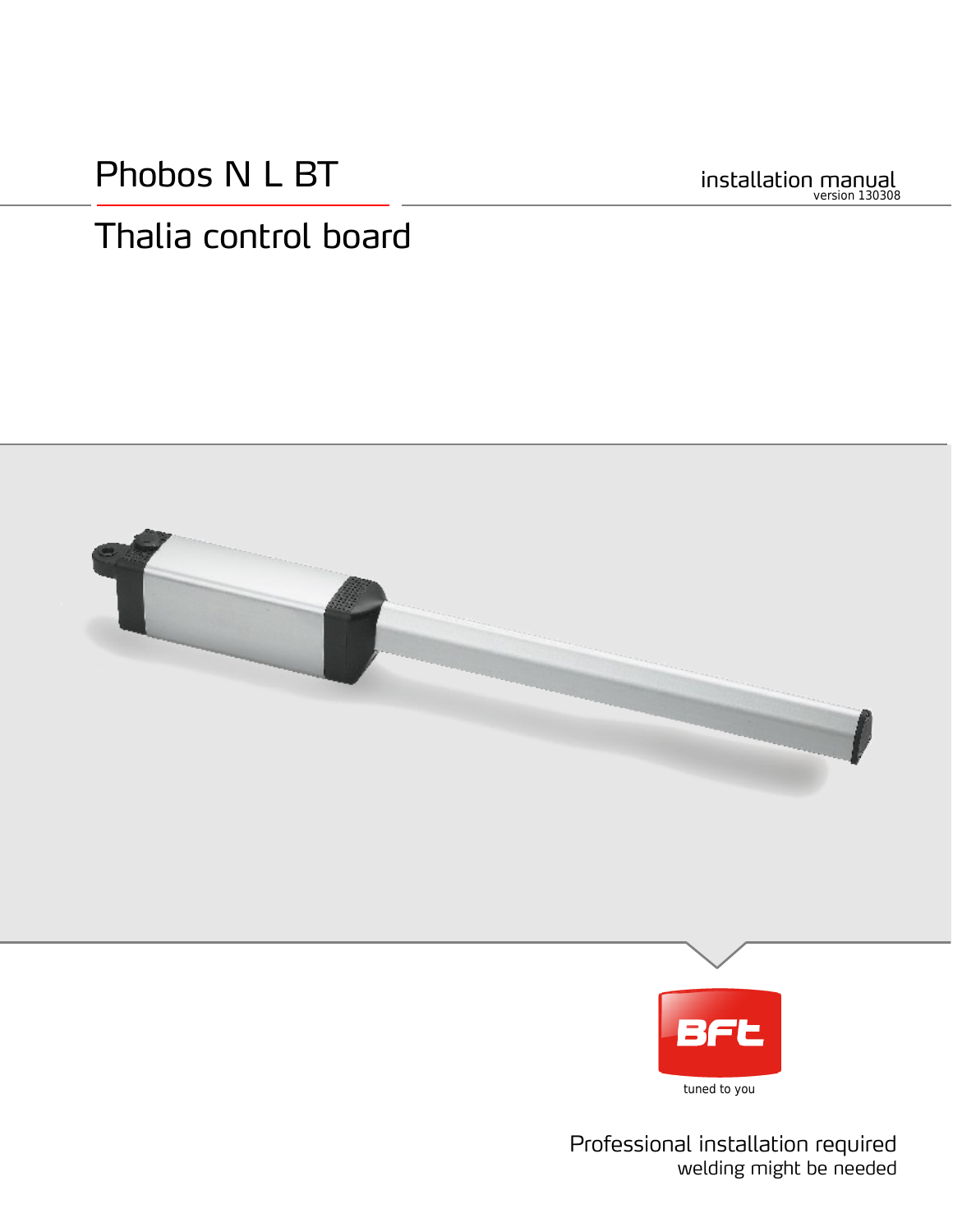#### GATE AUTOMATION INSTALLATION SAFETY

While the manufacturer has designed the system under strict safety standards, it is ultimately the installers responsibility to follow and comply with national and local laws, codes and safety standards that apply to the mechanical, electrical and operational aspects of the gate automation system. These include but are not limited to: safety standards established by entities like Underwriters Laboratory (UL), NFPA 70, or codes and laws stated by corresponding state, county or municipality.

While it may not be compulsory, we highly recommend following UL 325 safety standards.

#### UL 325 VEHICULAR GATE AUTOMATION CLASSIFICATION

This system can be used in Class I, Class II and Class III applications.

- CLASS I RESIDENTIAL VEHICULAR GATE OPERATOR A vehicular gate operator (or system) intended for use in a home of one-to four single family dwelling, or a garage or parking area associated therewith.
- CLASS II – COMMERCIAL/GENERAL ACCESS VEHICULAR GATE OPERATOR - A vehicular gate operator (or system) intended for use in a commercial location or building such as a multi-family housing unit (five or more single family units), hotel, garages, retail store, or other building servicing the general public.
- CLASS III INDUSTRIAL/LIMITED ACCESS VEHICULAR GATE OPERATOR A vehicular gate operator (or system) intended for use in an industrial location or building such as a factory or loading dock area or other locations not intended to service the general public.
- CLASS IV RESTRICTED ACCESS VEHICULAR GATE OPERATOR A vehicular gate operator (or system) intended for use in a guarded industrial location or building such as an airport security area or other restricted access locations not servicing the general public, in which unauthorized access is prevented via supervision by security personnel.

#### UL 325 ENTRAPMENT PROTECTION REQUIREMENTS

For all installation classes, it is required to properly adjust the inherent obstruction sensing system and install warning signs on both sides of the gate, warning pedestrians of the dangers of the automated gate system. For Class I and Class II installations, it is required to add a non-contact device, such as a photoelectric eye OR a contact device such as a gate edge. For Class III installations it is required to add a non-contact device, such as a photoelectric eye, AND a contact device such as a gate edge OR an audio alarm such as a siren, horn or buzzer.

#### UL325 INSTALLATION RECOMMENDATIONS

1. Install the gate operator only when:

a. The operator is appropriate for the construction and the usage class of the gate.

b. All openings of a horizontal slide gate are guarded or screened from the bottom of the gate to a minimum of 4' (1.2 m) above the ground to prevent a 2-1/4" (6 cm) diameter sphere from passing through the openings anywhere in the gate, and in that portion of the adjacent fence that the gate covers in the open position.

c. All exposed pinch points are eliminated or guarded, and guarding is supplied for exposed rollers.

2. The operator is intended for installation only on gates used for vehicles. Pedestrians must be supplied with a separate access opening. The pedestrian access opening shall be designed to promote pedestrian usage. Locate the gate such that persons will not come in contact with the vehicular gate during the entire path of travel of the vehicular gate.

3. The gate must be installed in a location so that enough clearance is supplied between the gate and adjacent structures when opening and closing to reduce the risk of entrapment. Swinging gates shall not open into public access areas.

4. The gate must be properly installed and work freely in both directions prior to the installation of the gate operator.

5. Controls intended for user activation must be located at least six feet (6') away from any moving part of the gate and where the user is prevented from reaching over, under, around or through the gate to operate the controls. Outdoor or easily accessible controls shall have a security feature to prevent unauthorized use.

6. The Stop and/or Reset (if provided separately) must be located in the line-of-sight of the gate. Activation of the reset control shall not cause the operator to start.

7. A minimum of two (2) WARNING SIGNS (supplied with the gate operator) shall be installed, one on each side of the gate where easily visible.

8. For a gate operator utilizing a non-contact sensor:

a. Reference owner's manual regarding placement of non-contact sensor for each type of application.

b. Care shall be exercised to reduce the risk of nuisance tripping, such as when a vehicle trips the sensor while the gate is still moving.

c. One or more non-contact sensors shall be located where the risk of entrapment or obstruction exists, such as the perimeter reachable by a moving gate or barrier.

9. For a gate operator utilizing a contact sensor such as an edge sensor:

a. One or more contact sensors shall be located where the risk of entrapment or obstruction exists, such as at the leading edge, trailing edge and post mounted both inside and outside of a vehicular horizontal slide gate.

b. One or more contact sensors shall be located at the bottom edge of a vehicular vertical lift gate.

c. A hard wired contact sensor shall be located and its wiring arranged so the communication between the sensor and the gate operator is not subject to mechanical damage.

d. A wireless contact sensor such as the one that transmits radio frequency (RF) signals to the gate operator for entrapment protection functions shall be located where the transmission of the signals are not obstructed or impeded by building structures, natural landscaping or similar obstruction. A wireless contact sensor shall function under the intended end-use conditions.

e. One or more contact sensors shall be located on the inside and outside leading edge of a swing gate. Additionally, if the bottom edge of a swing gate is greater than 6" (152 mm) above the ground at any point in its arc of travel, one or more contact sensors shall be located on the bottom edge.

f. One or more contact sensors shall be located at the bottom edge of a vertical barrier (arm).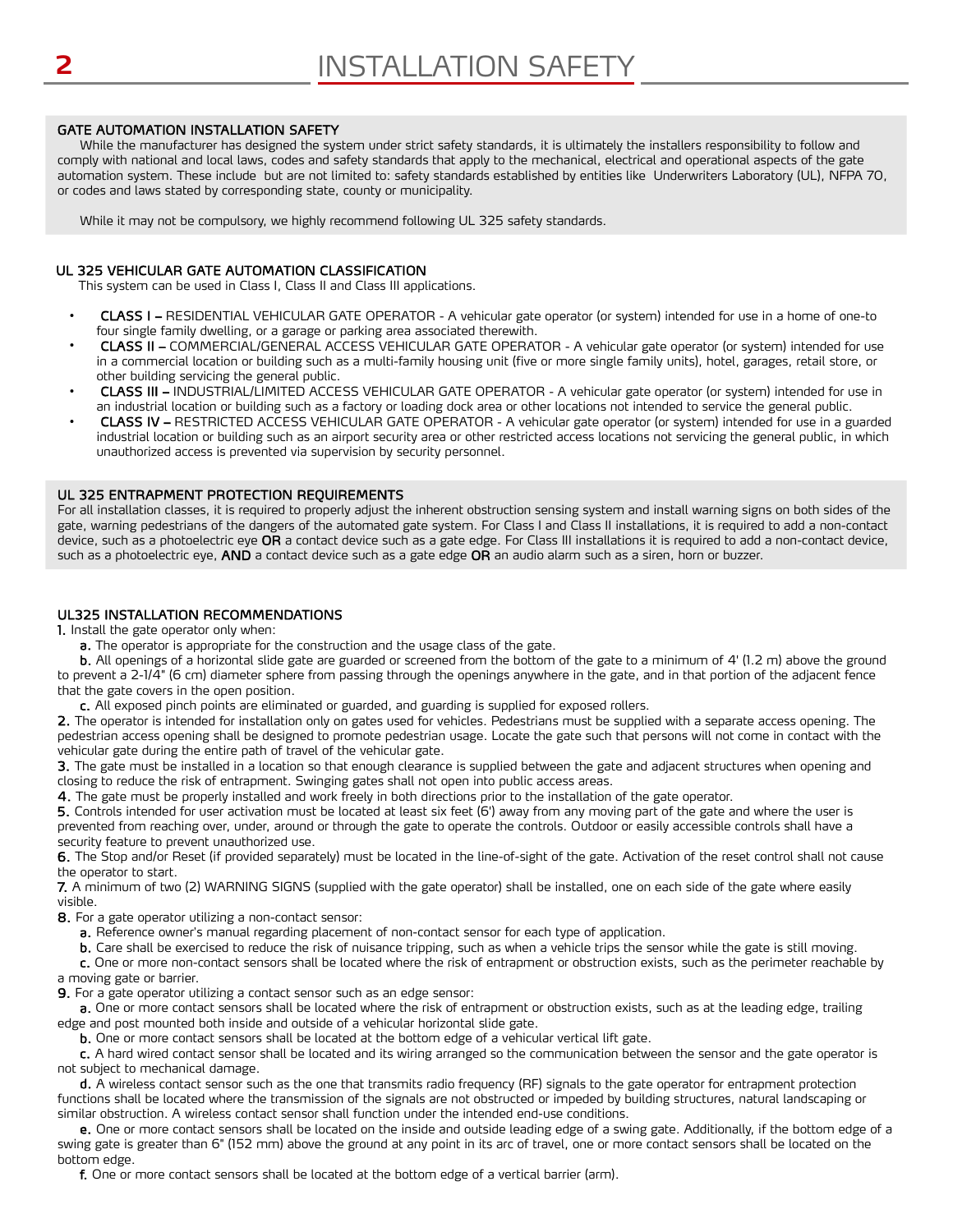# OPERATIONAL SAFETY **3**

#### GENERAL SAFETY

WARNING! An incorrect installation or improper use of the product can cause damage to persons, animals or property.

• Automation should be installed on a gate which is moving freely. Any issue with the smooth opening of closing of a gate will not be corrected by adding automation.

• Scrap packing materials (plastic, cardboard, polystyrene etc) according to the provisions set out by current standards. Keep nylon or polystyrene bags out of children's reach.

• Keep this instruction manual for future reference.

• This product was exclusively designed and manufactured for the use specified in the present documentation. Any other use not specified in this documentation could damage the product and be dangerous.

• The Company declines all responsibility for any consequences resulting from improper use of the product, or use which is different from that expected and specified in the present documentation.

• Do not install the product in explosive atmosphere.

• The Company declines all responsibility for any consequences resulting from failure to observe Good Technical Practice when constructing closing structures (door, gates etc.), as well as from any deformation which might occur during use.

• Follow and comply with national and/or local electrical codes when performing any electrical installation.

• Disconnect the electrical power supply before carrying out any work on the installation. Also disconnect any buffer batteries, if fitted.

• Fit all the safety devices (photocells, electric edges etc.) which are needed to protect the area from any danger caused by squashing, conveying and shearing, according to and in compliance with the applicable directives and technical standards.

• It is recommended to position at least one luminous signal indication device (blinker) where it can be easily seen for additional safety

• The Company declines all responsibility with respect to the automation safety and correct operation when other manufacturer's components are used.

• Only use original parts for any maintenance or repair operation.

- Do not modify the automation components, unless explicitly authorized In writing by the Company.
- Instruct the product user about the control systems provided and the manual opening operation in case of emergency.
- Anything which is not expressly provided for in the present instructions, is not allowed.
- Installation must be carried out using the safety devices and controls prescribed by the UL 325 Standard.

#### CHECKING INSTALLATION

Before the automated device is finally put into operation, perform the following checks meticulously:

- Make sure all components are fastened securely.
- Check that all safety devices (photocells, pneumatic safety edge, etc.) are working properly.
- Check the emergency operation control device.
- Check opening and closing operations with the control devices applied.
- Check the electronic logic for normal (or personalized) operation in the control panel.

#### ADJUSTING OPERATING FORCE

WARNING: Operating force is adjusted with extreme precision by means of the control unit's electronic control. Operation at the end of travel is adjusted electronically in the control panel. To provide good anti-crush safety, the operating force must be slightly greater than that required to move the leaf both to close and to open it.

#### CONTROL

There are various options when it comes to the control system (manual, remote control, access control with magnetic badge, etc.) depending on the installation's needs and characteristics. See the relevant instructions for the various control system options. People due to use the automated device must be instructed how to control and use it.

#### OPERATIONAL SAFETY

#### The installer is responsible for communicating the following information to the end-user:

This product has been designed and built solely for the purpose indicated herein. Uses not contemplated herein might result in the product being damaged and could be a source of danger.

The Firm disclaims all responsibility resulting from improper use or any use other than that for which the product has been designed, as indicated herein, as well as for failure to apply Good Practice in the construction of entry systems (doors, gates, etc.) and for deformation that could occur during use. If installed and used correctly, the automated system will meet the required level of safety. Nonetheless, it is advisable to observe certain rules of behavior so that accidental problems can be avoided:

- Keep adults, children and property out of range of the automated system, especially while it is operating.
- Operate the system when the full path of the gate is within sight.
- It is essential to frequently check that all safety devices are in good working condition.
- This application is not meant for use by people (including children) with impaired mental, physical or sensory capacities, or people who do not have suitable knowledge, unless they are supervised or have been instructed by people who are responsible for their safety.
- Children must be supervised to ensure they do not play with the system. Keep remote controls or other control devices out of reach of children in order to avoid the automated system being operated inadvertently.
- Check the system frequently, especially hinges, cables, springs or supports, to detect any loss of balance and signs of wear or damage. When cleaning the outside or performing other maintenance work, always cut off mains power.
- Keep the photocells' optics and illuminating indicator devices clean. Check that no branches or shrubs interfere with the safety devices (photocells).
- Do not use the automated system if it is in need of repair. In the event of a malfunction, cut off the power, activate the emergency release to allow access and call in qualified technical personnel (professional installer).
- If the automated system requires work of any kind, employ the services of qualified personnel (professional installer).
- Anything that is not explicitly provided for in these instructions is not allowed.
- The operator's proper operation can only be guaranteed if the information given herein is complied with. The Firm shall not be answerable for damage caused by failure to comply with the installation rules and instructions featured herein.
- Have the complete system checked including all safety devices by a qualified professional technician at least once a year.

Descriptions and illustrations herein are not binding. While we will not alter the product's essential features, the Firm reserves the right, at any time, to make those changes deemed necessary to improve the product from a technical, design or commercial point of view, and will not be required to update this publication accordingly.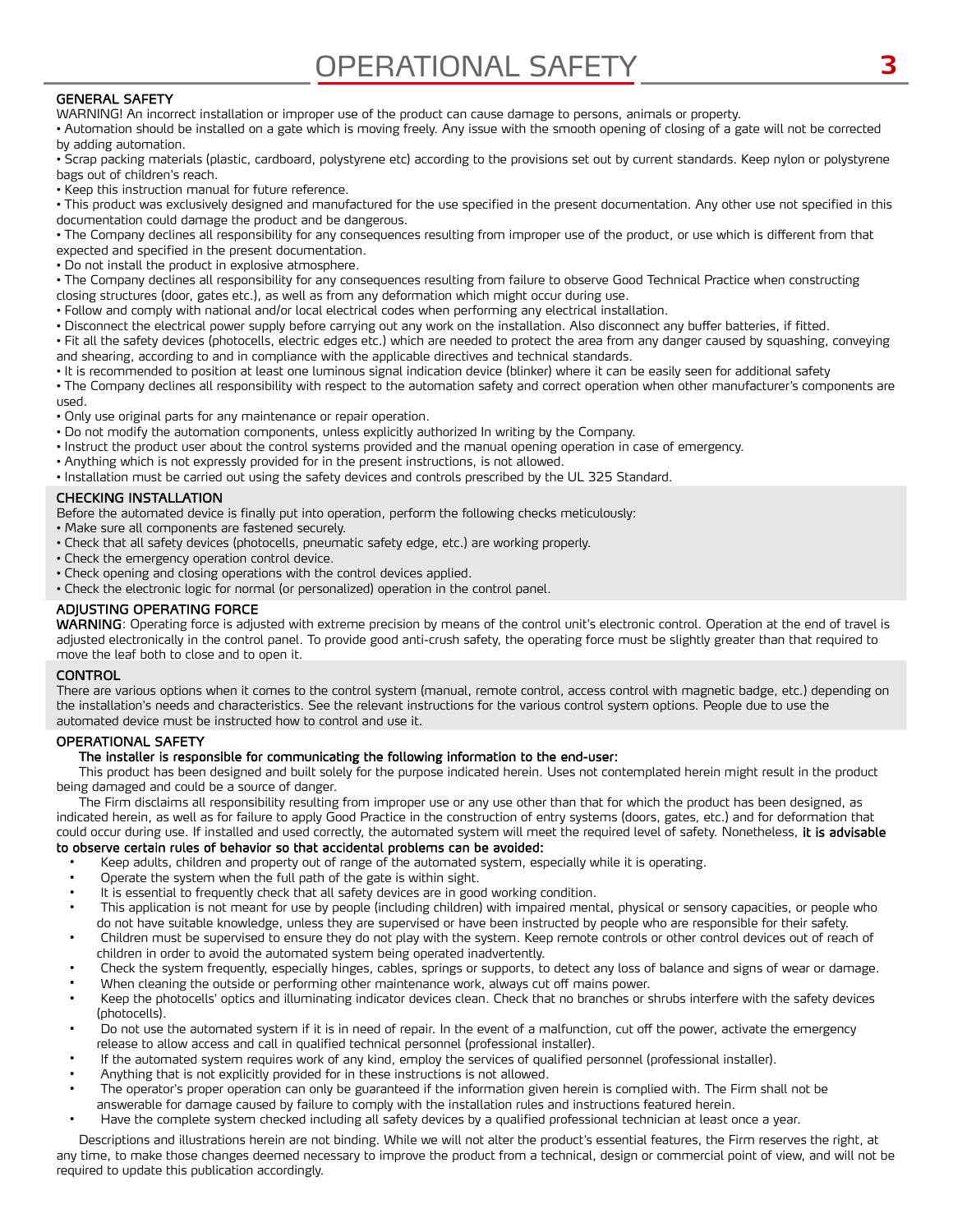| <b>Accessory Power</b>      |  |
|-----------------------------|--|
| Command Inputs              |  |
|                             |  |
| Safety Loop Detector Wiring |  |
|                             |  |
| Shadow Loop Detector Wiring |  |
|                             |  |
|                             |  |
|                             |  |
| Magnetic Lock Wiring        |  |
| Battery Backup Wiring       |  |
|                             |  |
| Manual operation            |  |
| Common Error Codes          |  |
|                             |  |
|                             |  |
|                             |  |

#### TECH SUPPORT U.S. TOLL FREE: 877-995-8155 / INT'L: +1-561-995-8155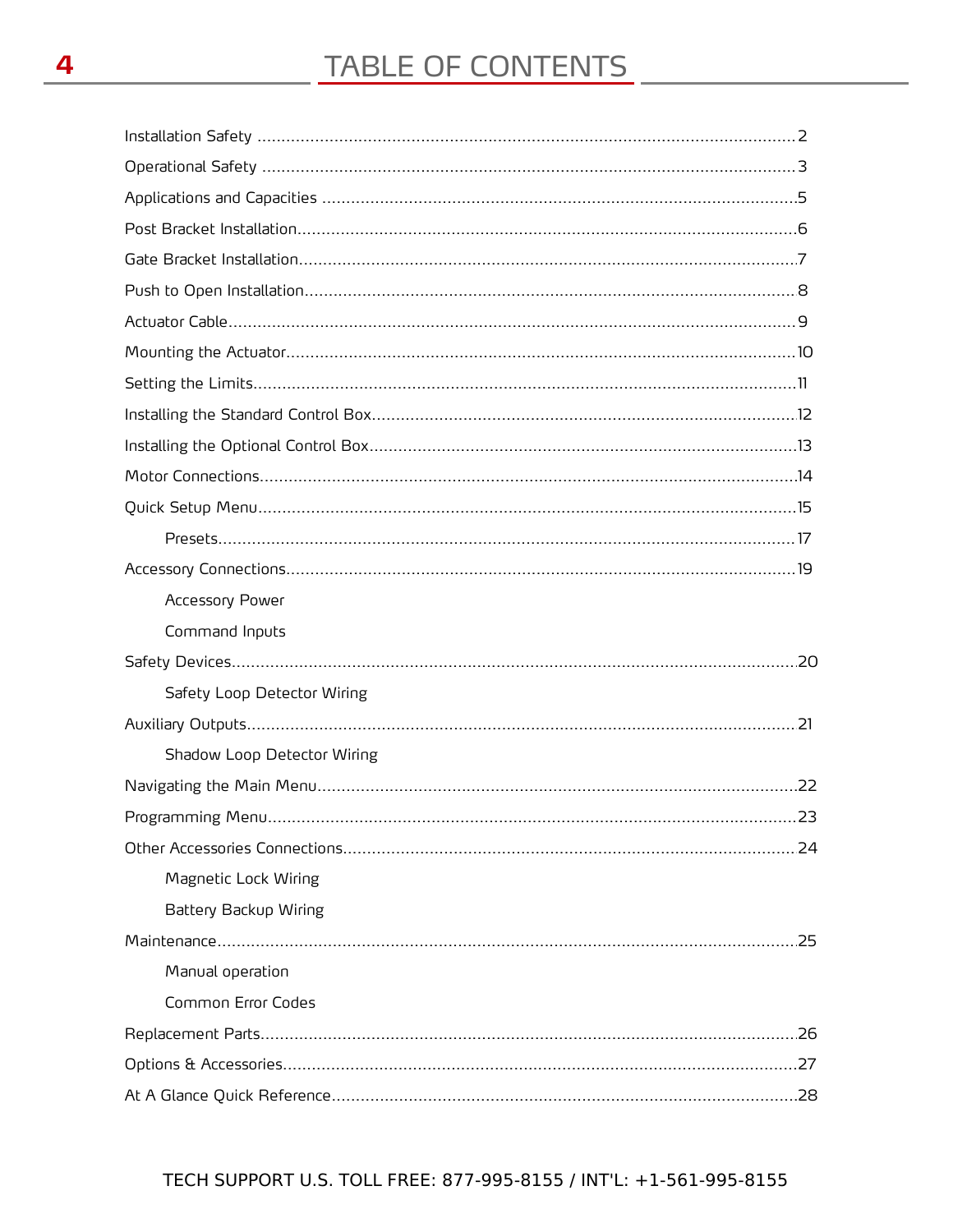

**Important**. This product is intended to be installed and serviced by a professional technician. The product warranty may be voided if installed or serviced by a unqualified person.

### Phobos NL BT



\* Maximum hinge offset does not apply to push to open applications

# **WARNING**

**Please read and follow all instructions before installing and operating this product**. Follow all local and federal building and electrical. BFT is not responsible for faults or damage cause by improper installation, application, or failure to comply with building codes.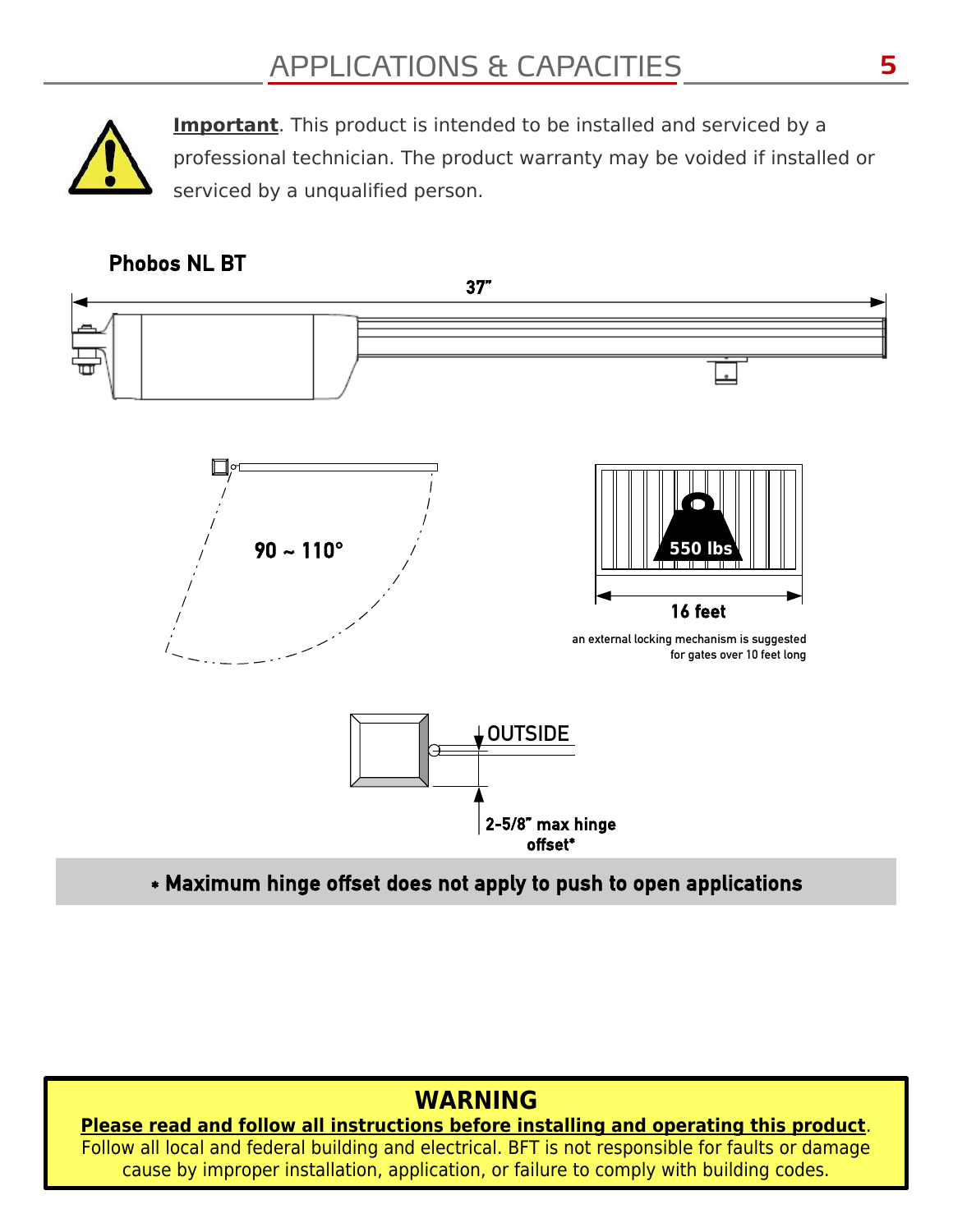# POST BRACKET INSTALLATION

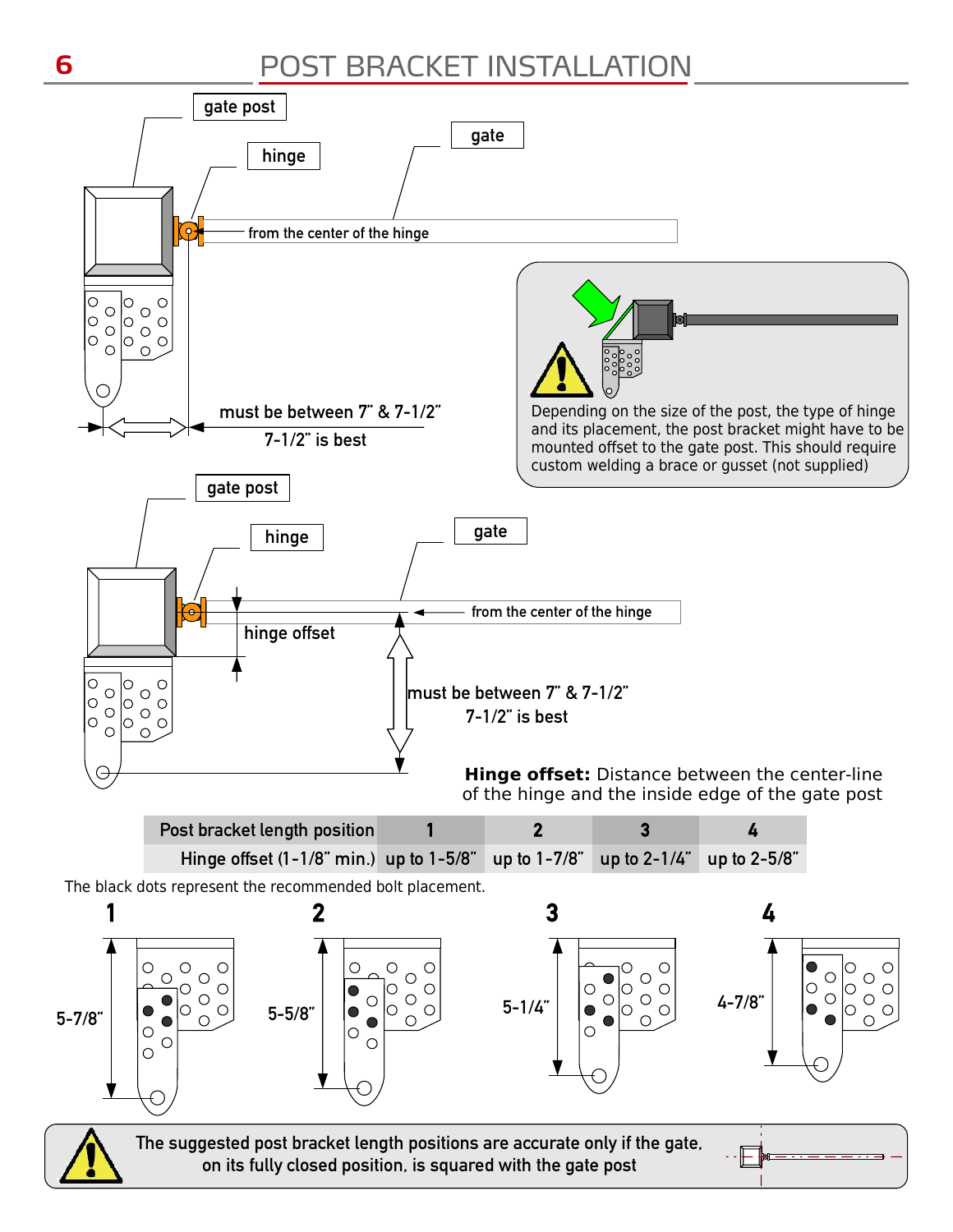# GATE BRACKET INSTALLATION



the installation process and contact technical support.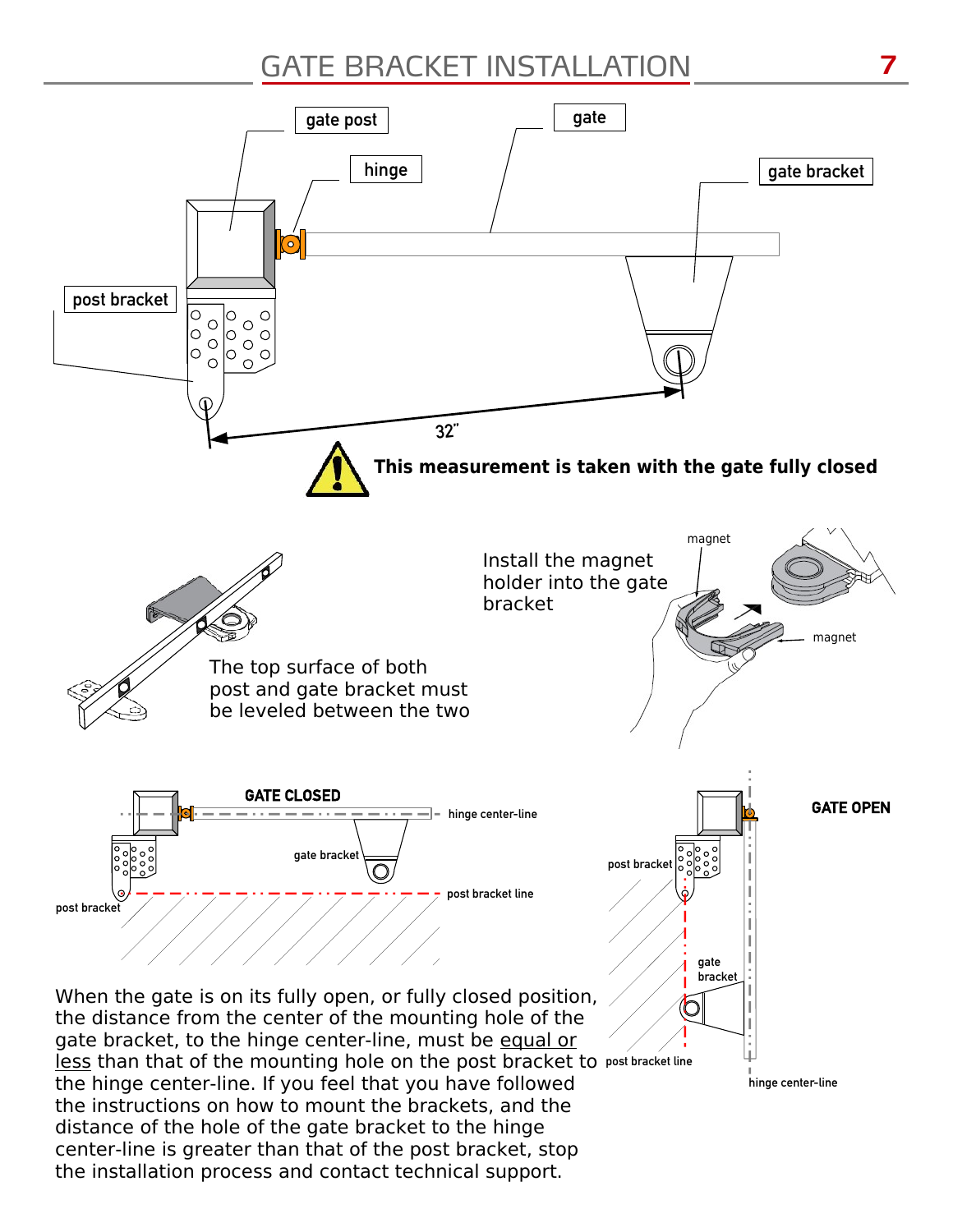**WARNING**: Push to open installations are not standard installations. The post bracket should require modifications and/or welding. The following illustrations do not represent the actual assembly of the post bracket. Its intentions is to illustrate the directions and dimensions of the bracket in relationship to the gate

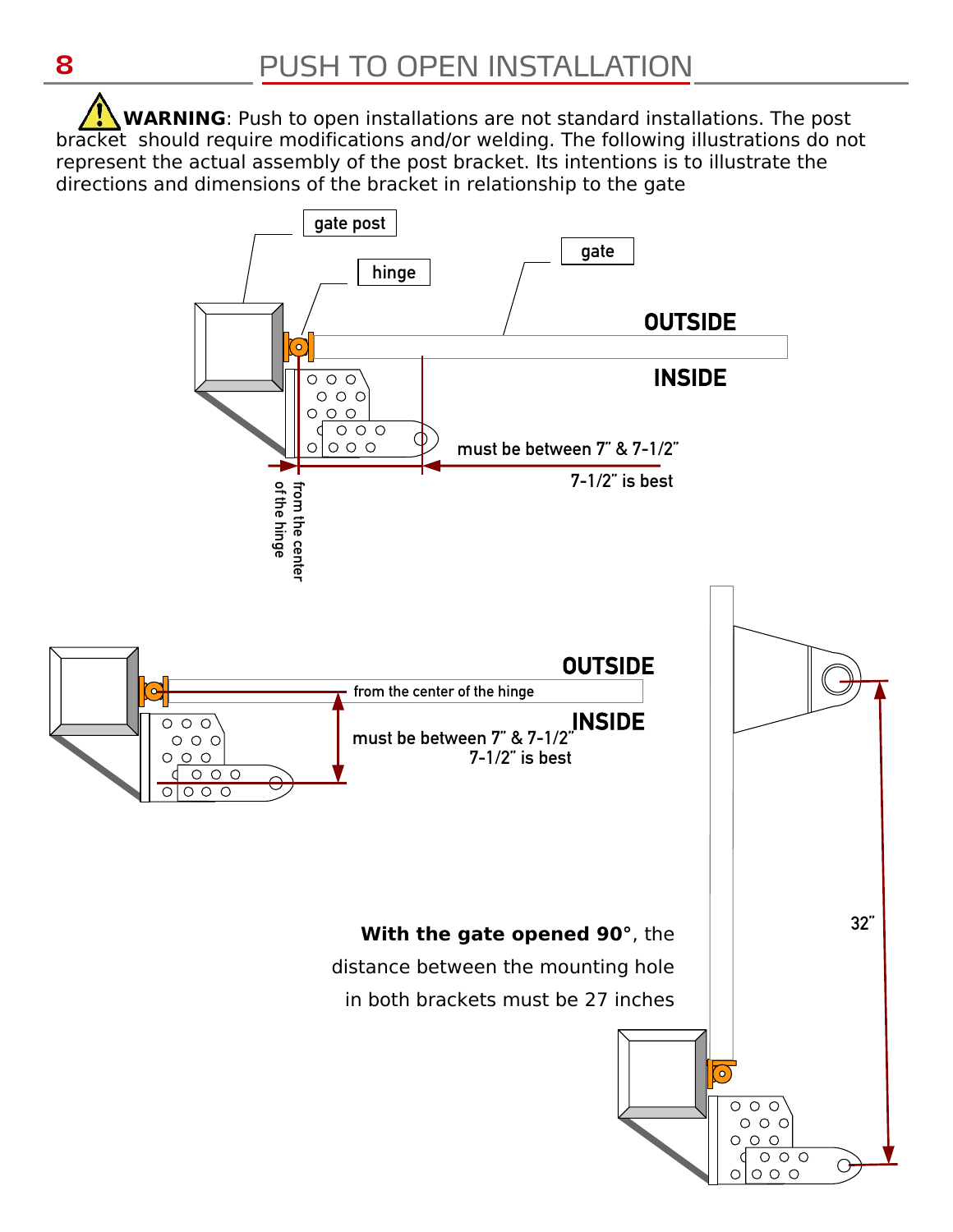# THE ACTUATOR CABLE

1. Strip about 1-1/2" off the outer jacket of the motor cable. Install the o-ring over the cable so that it is about 1/2" from the edge of the outer jacket

white

red black

2. Turn the actuator upside down. Connect the white wire to terminal 1; the red wire to terminal 2; and the black wire to terminal 3

16/3 SJTOOW CABLE

1-1/2

RUBBER O-RING

3. Install the back cover, making sure that the o-ring fits inside the groove to seal the operator from moisture



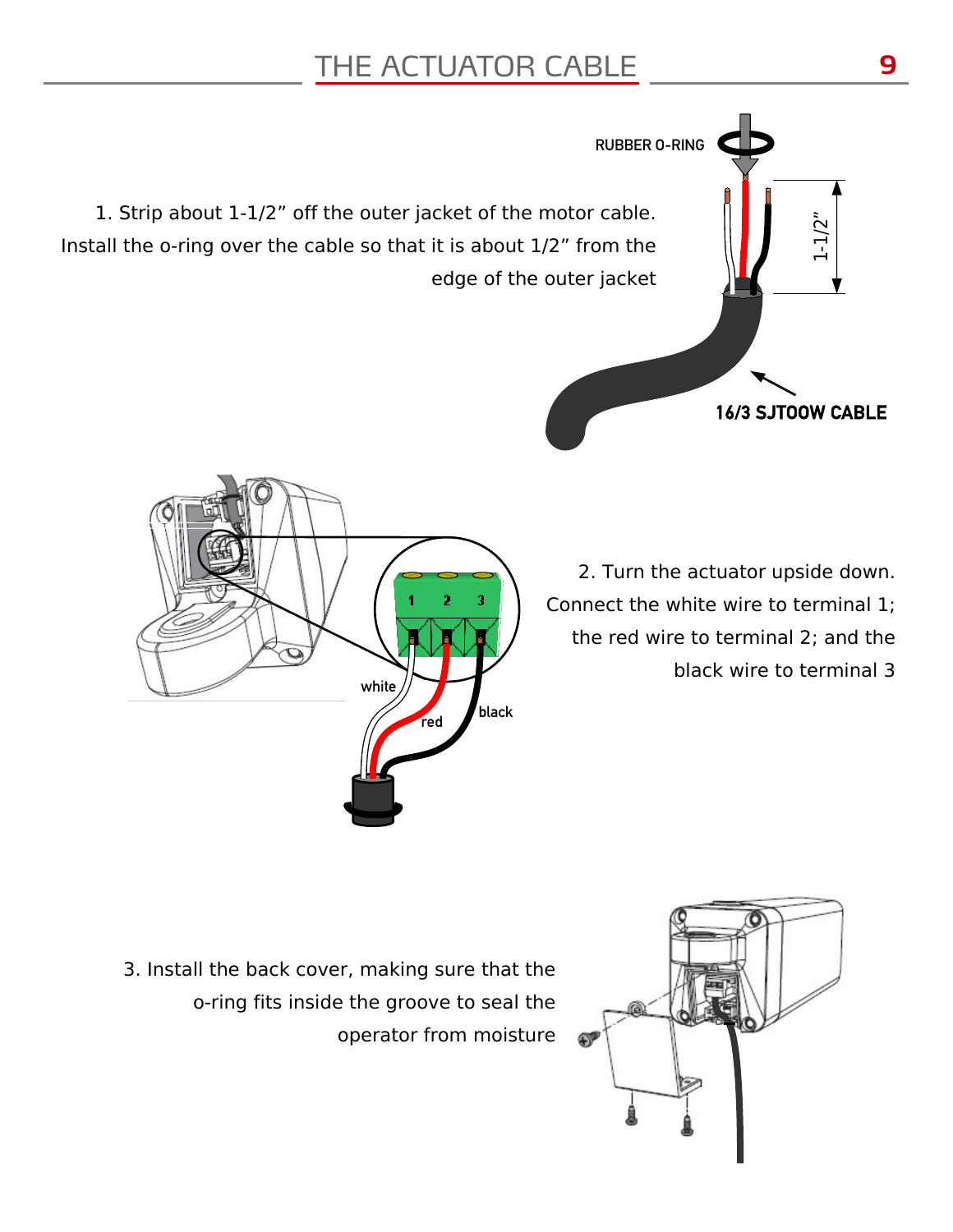

Attach the actuator to the mounting brackets as shown on the images above.

DO NOT INSTALL THE SNAP RINGS YET !!!

Place them in a secure location. Install the snap rings only once you have completely

finalized the installation and all adjustments.



### **MAKE SURE THAT THE BODY OF THE ACTUATOR DOES NOT HIT THE MOUNTING BRACKET WHEN THE GATE IS FULLY CLOSED**

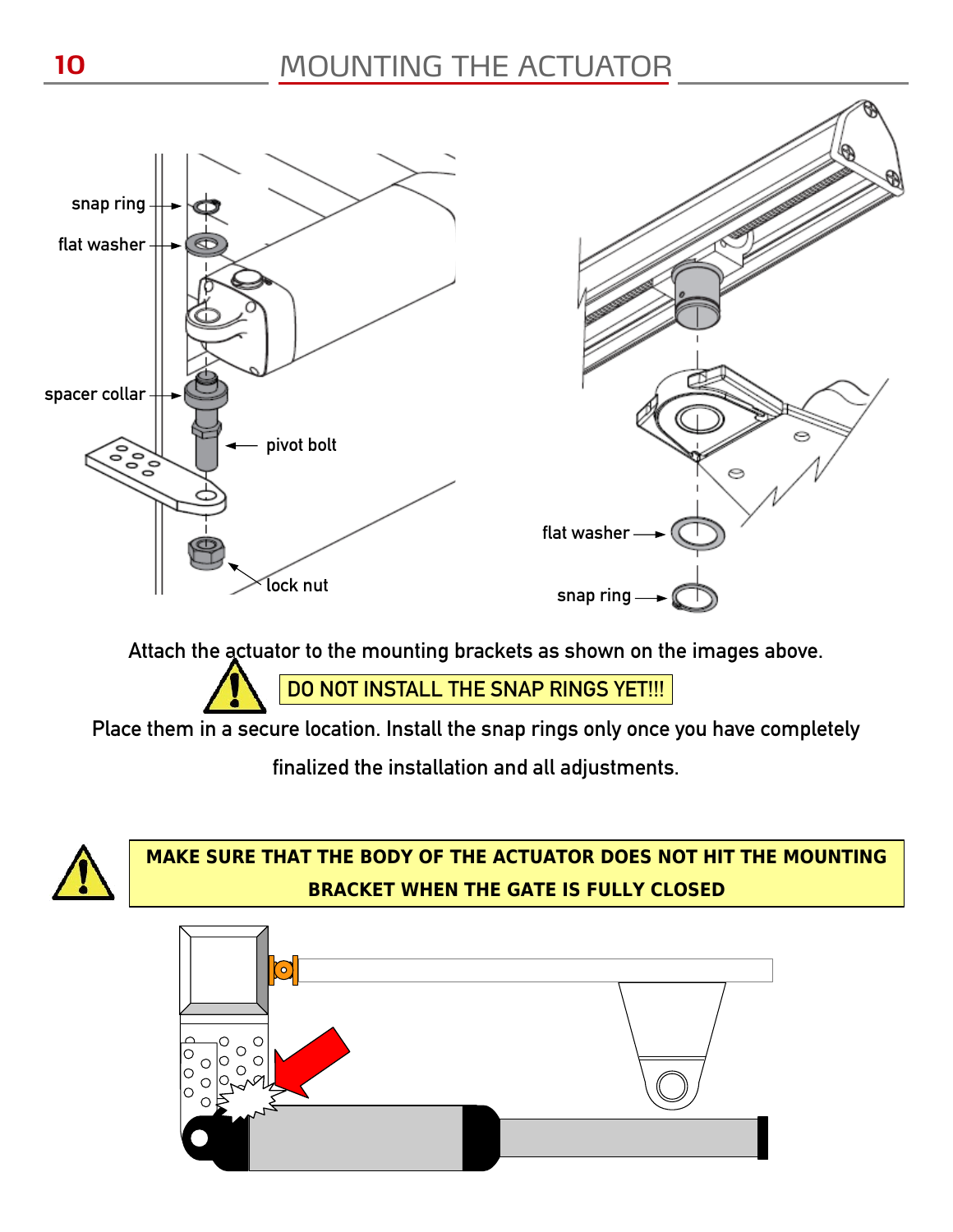# SETTING THE LIMITS

### **1) SET TO MANUAL OPERATION** -

Disengage the drive gear by using the triangular key and turning clockwise.



**2) SET THE CLOSE LIMIT** - Push the gate to its fully closed position. Remove the screw that holds the proximity sensor at the front end of the actuator. Slide it back so that the back end of the sensor housing is 3-1/2" from the center of the drive carriage and reattach screw that secures sensor in place.



**3) SET THE OPEN LIMIT** - Push the gate to its fully open position. Remove the screw that holds the proximity sensor closest to the actuator body. Slide it forward so that the back end of the sensor housing is 3-1/2" from the center of the drive carriage and re-attach screw that secures sensor in place.



**4) RE-ENGAGE THE MANUAL RELEASE** - Use triangular key and turn counterclockwise to re-engage gears.

**5) FINE-TUNING THE LIMITS** – Once the actuator is connected to the controller, it must be powered and the limits might have to be fine-tuned by sliding them to the correct position.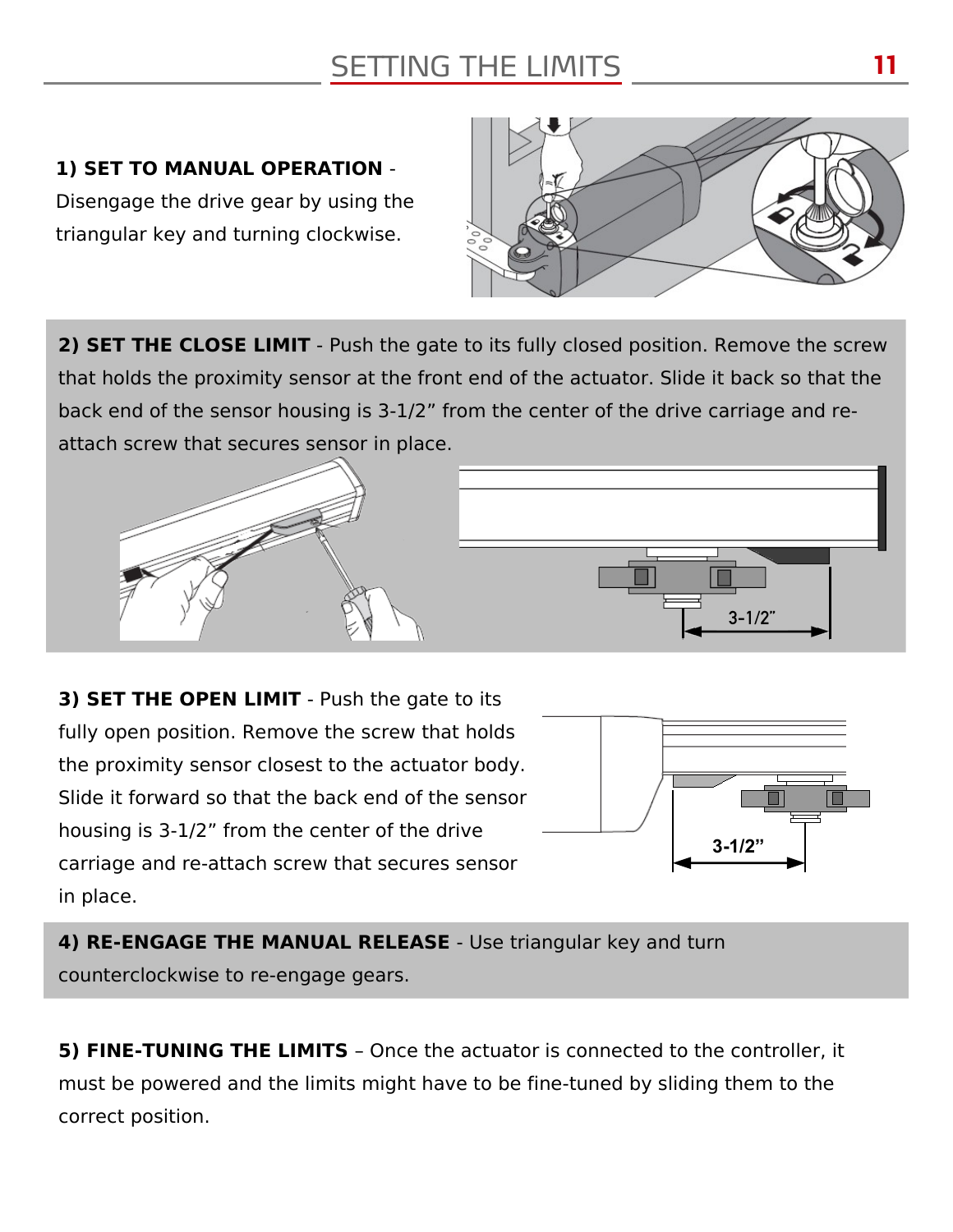### Mounting the enclosure



Use plastic anchors for best results

# Connecting power

### **Federal and local electrical codes must be followed.**



**12**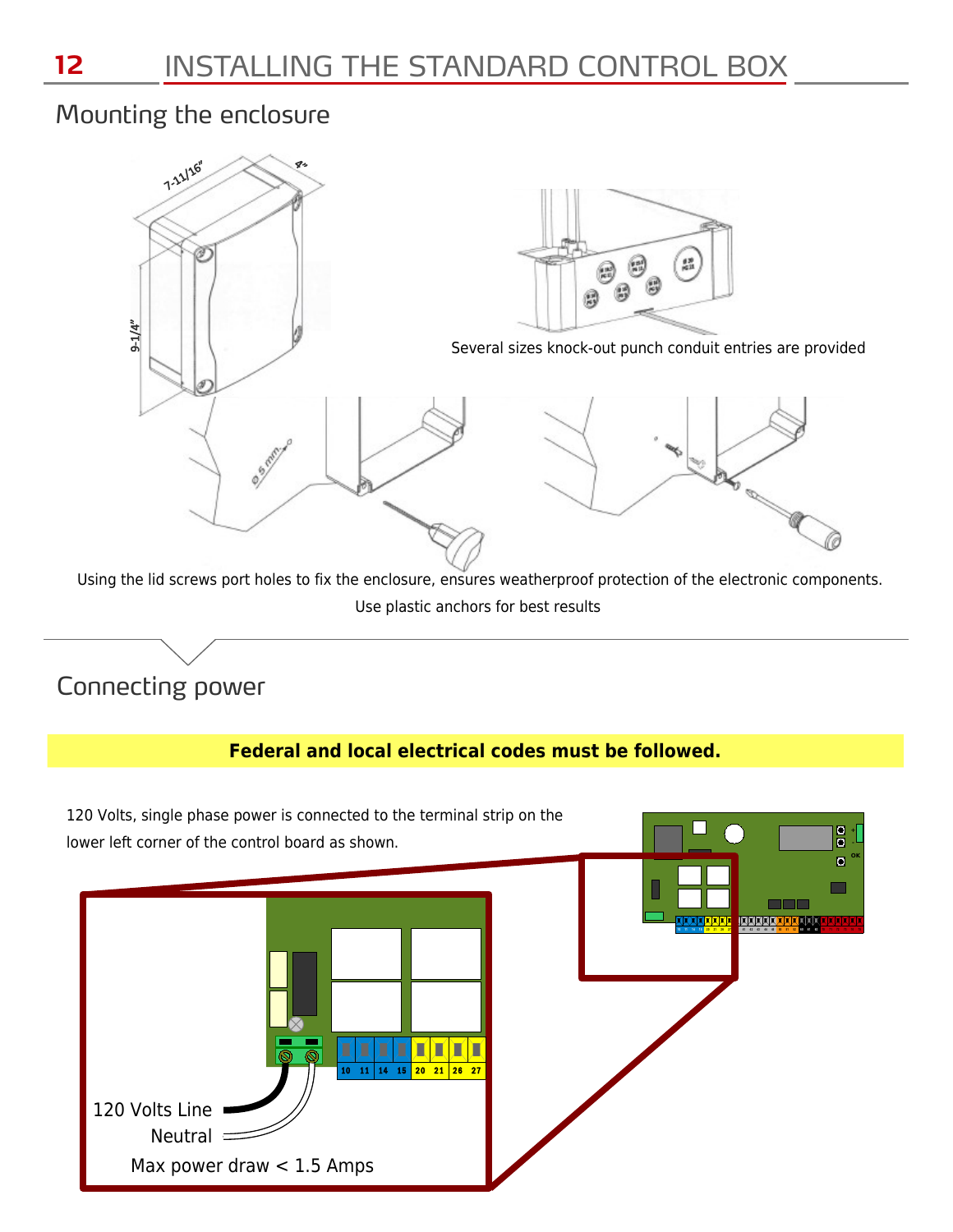## Mounting the enclosure

Use the mounting holes on the top and bottom flanges of the enclosure. Do not drill through the interior of the enclosure.



Do not perforate the top of the enclosure



Bring all your wiring and/or conduits through the bottom of the enclosure. For best results, use a step drill bit to perforate the enclosure to the needed size opening

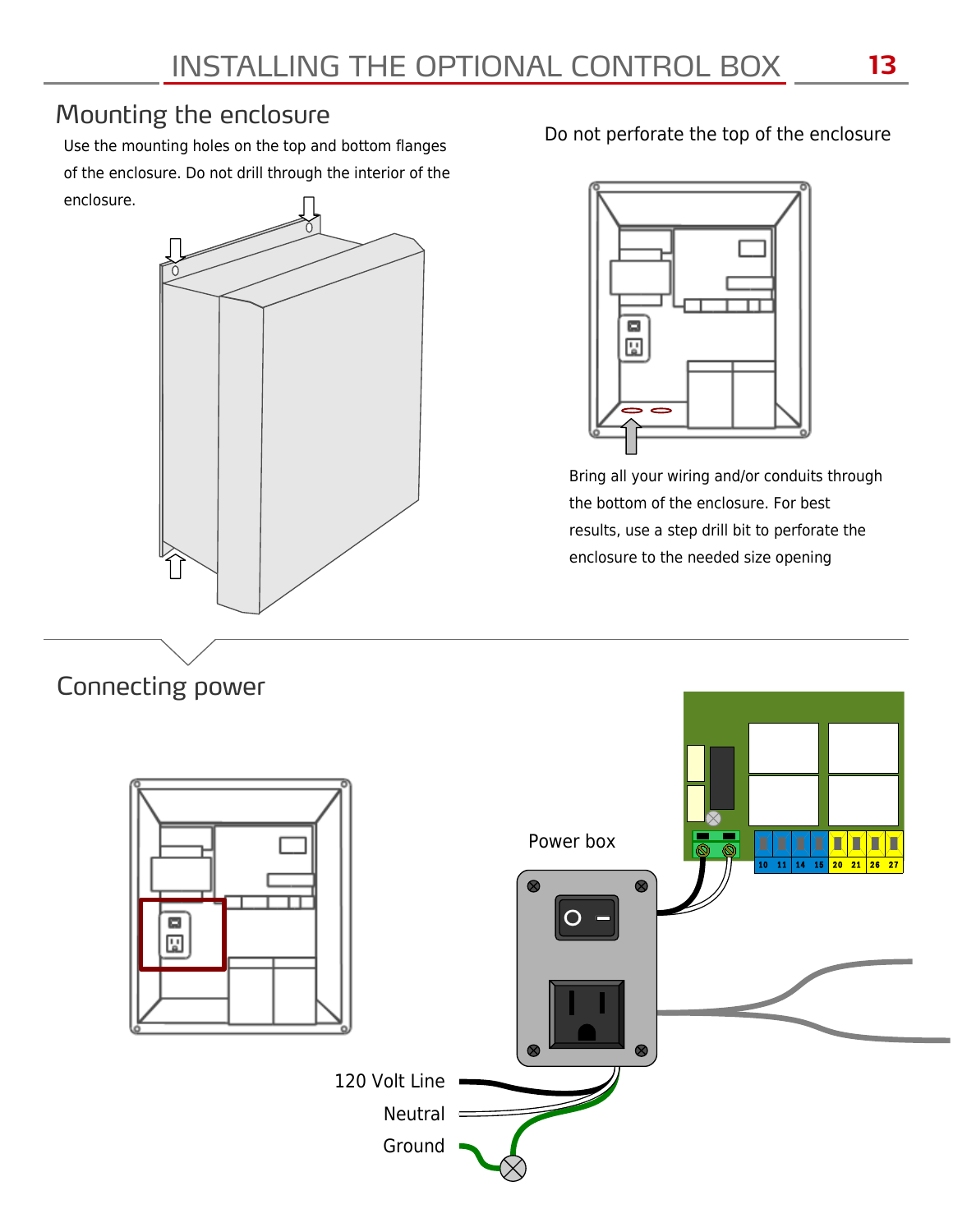# MOTOR CONNECTIONS



**For single gate installations,** connect your motor wires to Motor 1 motor output (terminals 10 & 11), and Motor 1 limit input (terminal 42).



#### **For dual gate installations,**

connect your second motor wires to Motor 2 motor output (terminals 14 & 15), and Motor 2 limit input (terminal 43).



**When installing a two leaf gate system, connect the motor wires from the gate that needs to open first to Motor 1 connections (10, 11 & 42), and connect the motor wires from the gate that needs to close first to Motor 2 connections (14, 15, & 43).**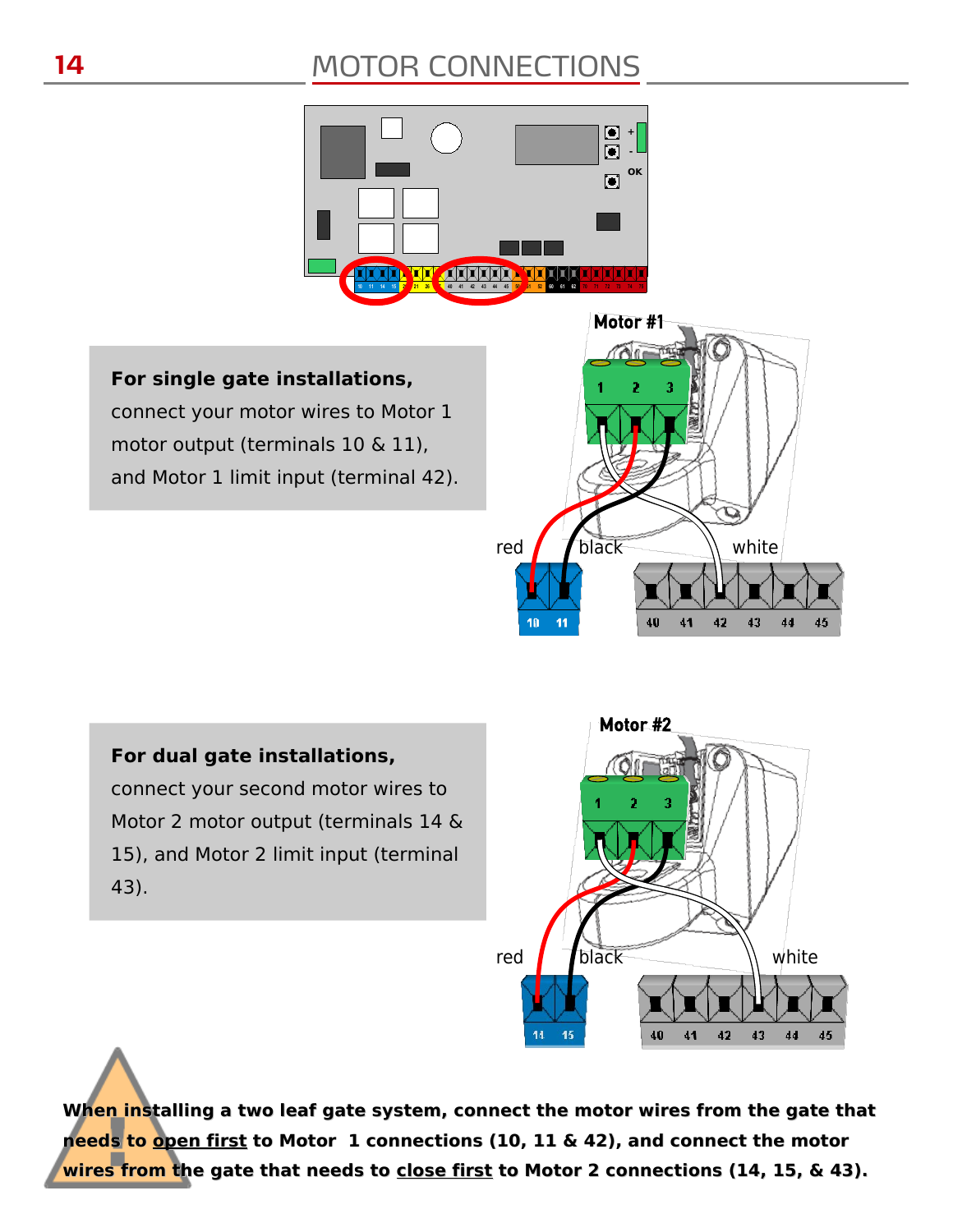

### Quick Setup Menu flow chart

### Quick Setup Menu navigation



Pressing the **[+]** button scrolls **UP** Pressing the **[-]** button scrolls **DOWN** Pressing the **[OK]** button moves to the **NEXT** selection. Pressing **[+]** and **[-]** at the same time **EXITS** the menu

### STEP 1. Enter Quick Setup Menu



### STEP 2. Set the menu language

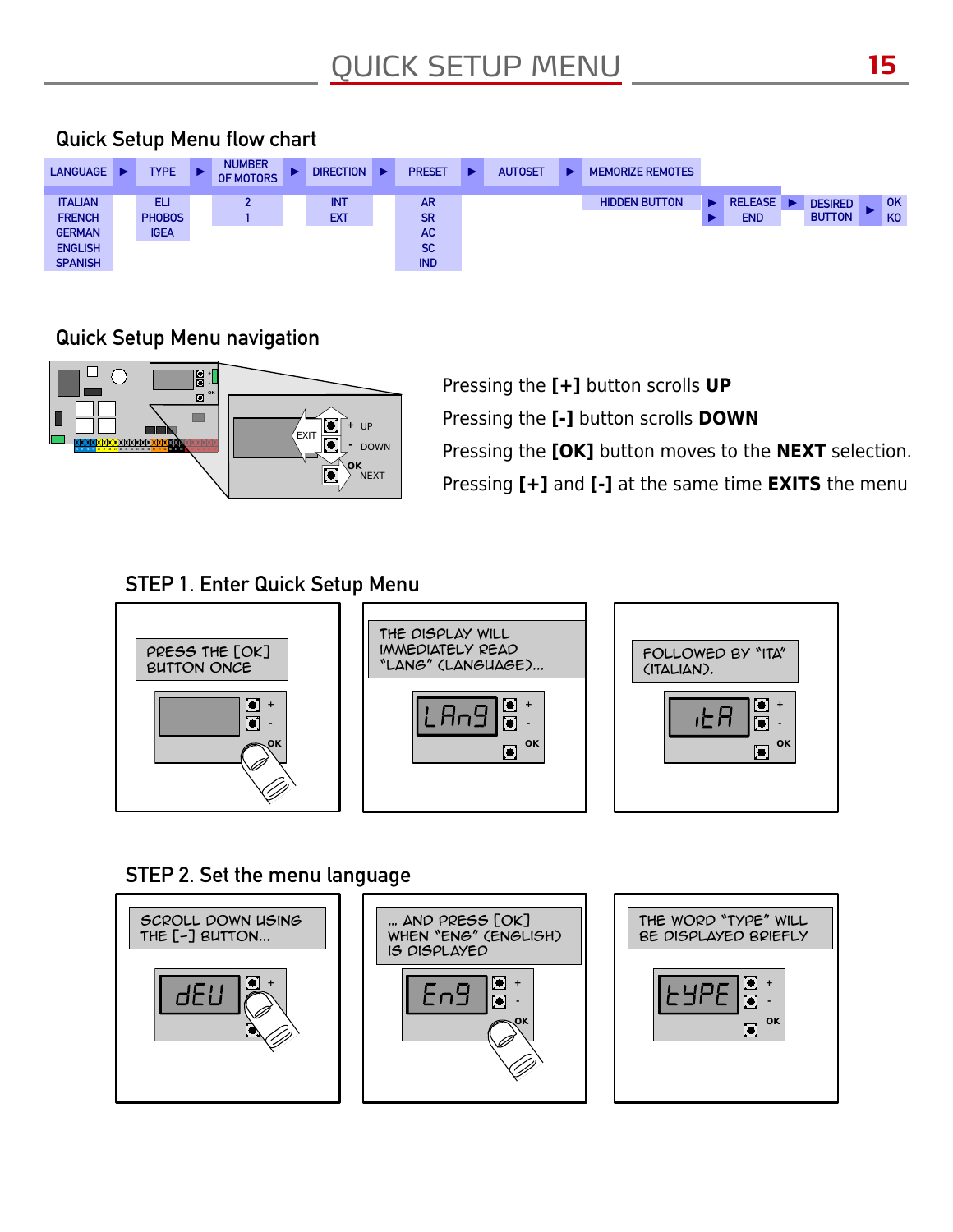### STEP 3. Select the type of operator



### STEP 4. Set the number of motors connected



### STEP 5. Set the opening direction



### STEP 6. Set the desired preset





use the [-] button to scroll down and the [OK] BUTTON TO SELECT your preferred preset. Presets are explained on the next page.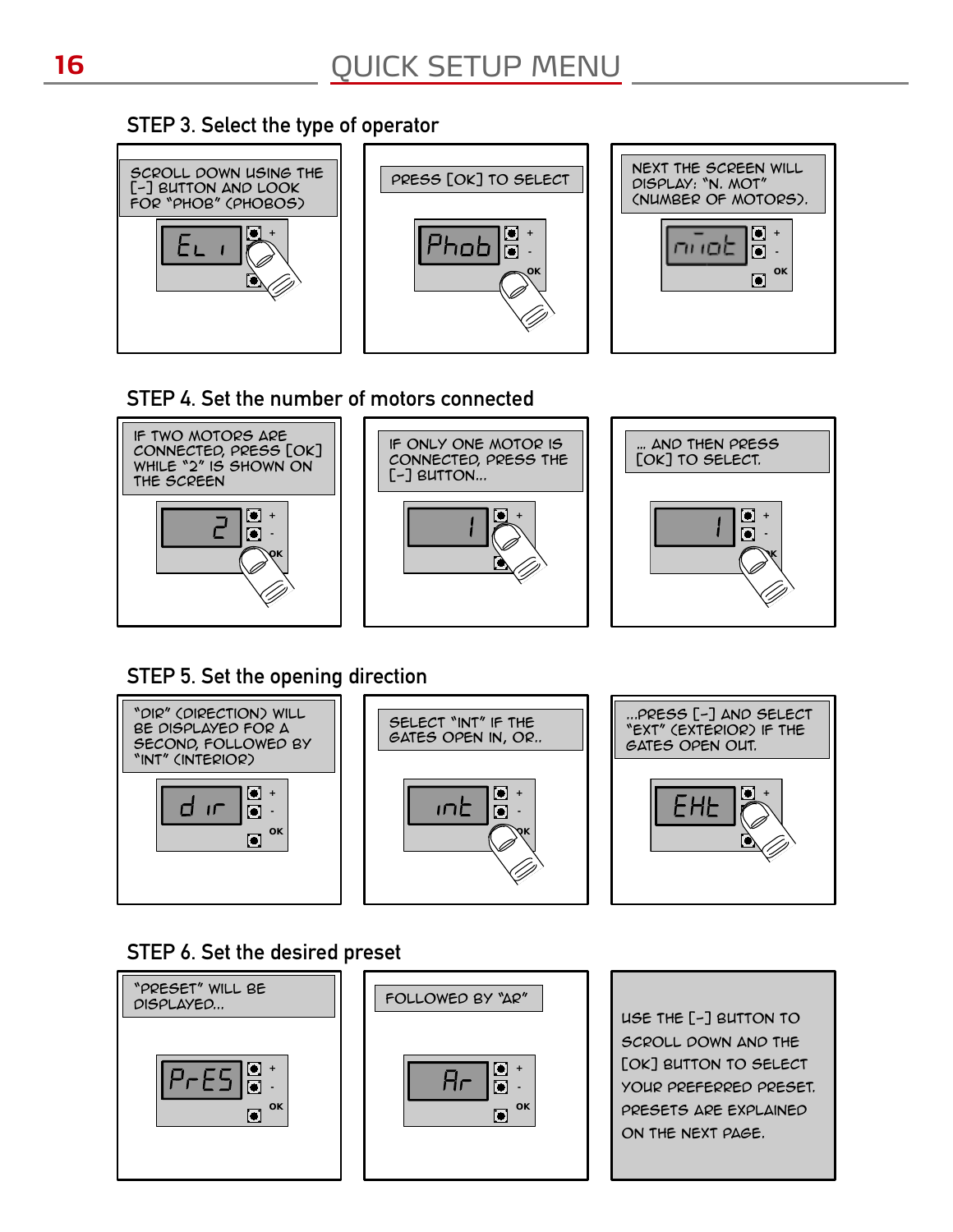# PRESETS

| <b>FEATURES</b>                   | <b>AR</b>                              | <b>SR</b>                                   | AC                                    | SC                                         | <b>IND</b>        |
|-----------------------------------|----------------------------------------|---------------------------------------------|---------------------------------------|--------------------------------------------|-------------------|
|                                   | <b>AUTOMATIC</b><br><b>RESIDENTIAL</b> | <b>SEMI-AUTOMATIC</b><br><b>RESIDENTIAL</b> | <b>AUTOMATIC</b><br><b>COMMERCIAL</b> | <b>SEMI-AUTOMATIC</b><br><b>COMMERCIAL</b> | <b>INDUSTRIAL</b> |
| <b>AUTOMATIC CLOSING TIMER</b>    | Χ                                      |                                             | Χ                                     |                                            |                   |
| <b>PRE-ALARM</b>                  |                                        |                                             | Χ                                     | Χ                                          |                   |
| UNINTERRUPTED OPEN CYCLE          |                                        |                                             | Χ                                     | Χ                                          |                   |
| <b>INSTANT REVERSE ON CLOSING</b> | Χ                                      |                                             | Χ                                     |                                            |                   |
| <b>HOLD TO RUN</b>                |                                        |                                             |                                       |                                            |                   |
| <b>QUICK REMOTE PROGRAMMING</b>   |                                        |                                             |                                       |                                            |                   |

**Automatic Closing Timer:** Automatically closes the gate after gate fully opens and all safety devices are cleared.

**Pre-Alarm:** Energizes auxiliary relay with value set to "6", for 3 seconds before energizing the motors.

**Uninterrupted Open Cycle:** Remote controls and START input is ignored during the open cycle.

**Instant Reverse On Closing:** A START command will instantly re-open gates during the close cycle. Otherwise, a START command first stops the gate requiring a second command to re-open.

**Hold-To-Run:** START command is disabled. Gate requires a constant "open " or "close" command for it to run.

**Quick Remote Programming:** Allows adding remotes wirelessly using an existing working transmitter.

The "Residential" presets are not exclusive for residential applications the same way "Commercial" presets are not exclusive for commercial applications. They can both be used on any application depending on the needs and preferences of such installation. You can further customize your settings by using the Main Programming Menu.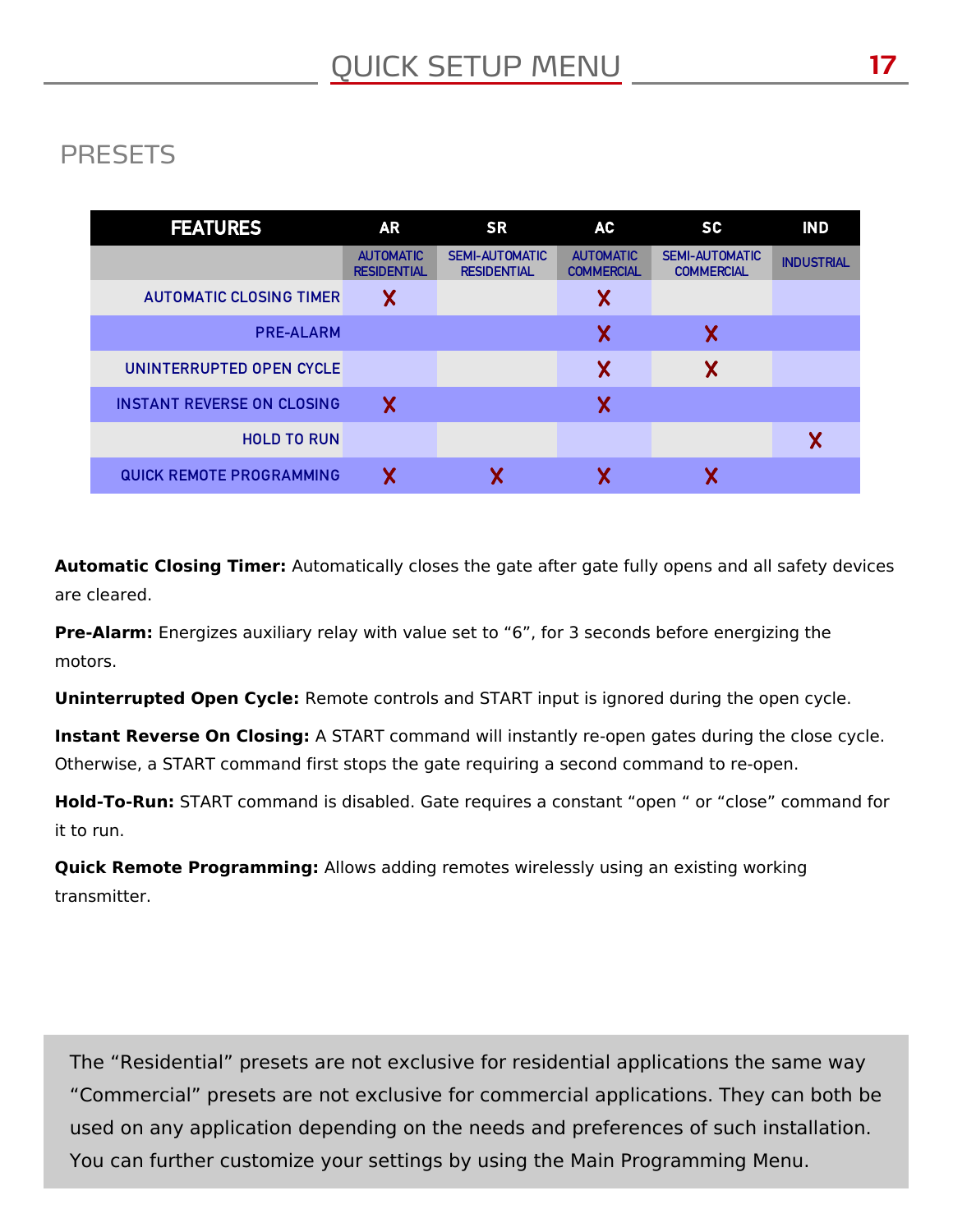### STEP 7. Run the AUTOSET





### STEP 8. Program wireless transmitters

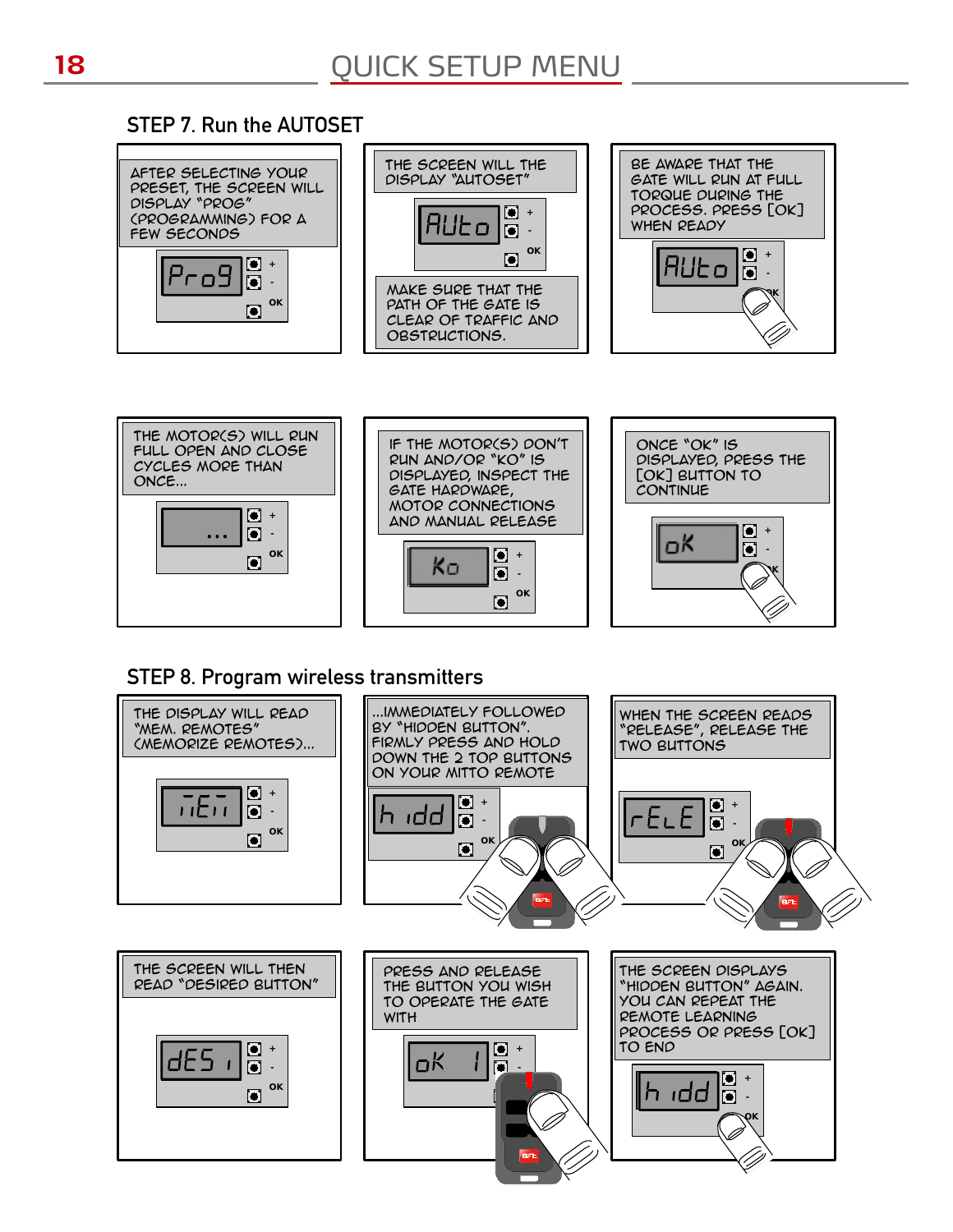# ACCESSORY POWER

50 - 24V Accessory power 51 Accessory powert, it is a contract of 24 volts accessories and peripherals can be powered from terminals 50 and 51

| Terminal | Name         | <b>Description</b>                     |
|----------|--------------|----------------------------------------|
| 50.      | - 24 V       | Accessory power negative common        |
| 51       | $+24V$       | Accessory power positive               |
| 52       | $+24$ V-Safe | Positive power when gate is not closed |

# COMMAND INPUTS

|          | <b>COMMAND INPUTS</b> | The Thalia board provides two command inputs (IC1 and IC2). |                | COMMON STATES Deatlied opening |
|----------|-----------------------|-------------------------------------------------------------|----------------|--------------------------------|
| Terminal | <b>Name</b>           | <b>Description</b>                                          | <b>Default</b> | B<br>$\varphi$                 |
| 60       | <b>COM</b>            | Command positive common                                     | common         |                                |
| 61       | IC <sub>1</sub>       | Command Input 1                                             | <b>START</b>   |                                |
| 62       | IC <sub>2</sub>       | Command Input 2                                             | <b>PED</b>     | 62<br>61<br>60                 |

### **Command inputs 1 and 2 can be re-programmed to perform any of the following functions:**

█ █ █  $50$  51 52

### PROGRAMMING: LOGIC > IC # > 000 ~ 006

| 001 | START Cycles between open, stop and close. Normally used with single push-buttons and radio receivers. |
|-----|--------------------------------------------------------------------------------------------------------|
| 002 | <b>OPEN</b> Open only command. Used with [open] buttons, free exit and/or open only devices.           |
| 003 | CLOSE Close only. Used with [close] buttons and closing loop detectors                                 |
| 004 | PED Pedestrian opening. Partially opens Motor 1 only.                                                  |
| 005 | TIMER Hold Open input.                                                                                 |
| 006 | <b>TIMER PED</b> Holds partially open motor 1                                                          |
|     | $Dlace$ refer to $LOCIC$ pregramming for $IC$ 1 and $IC$ 3 re-pregramming                              |

Please refer to LOGIC programming for IC 1 and IC 2 re-programming

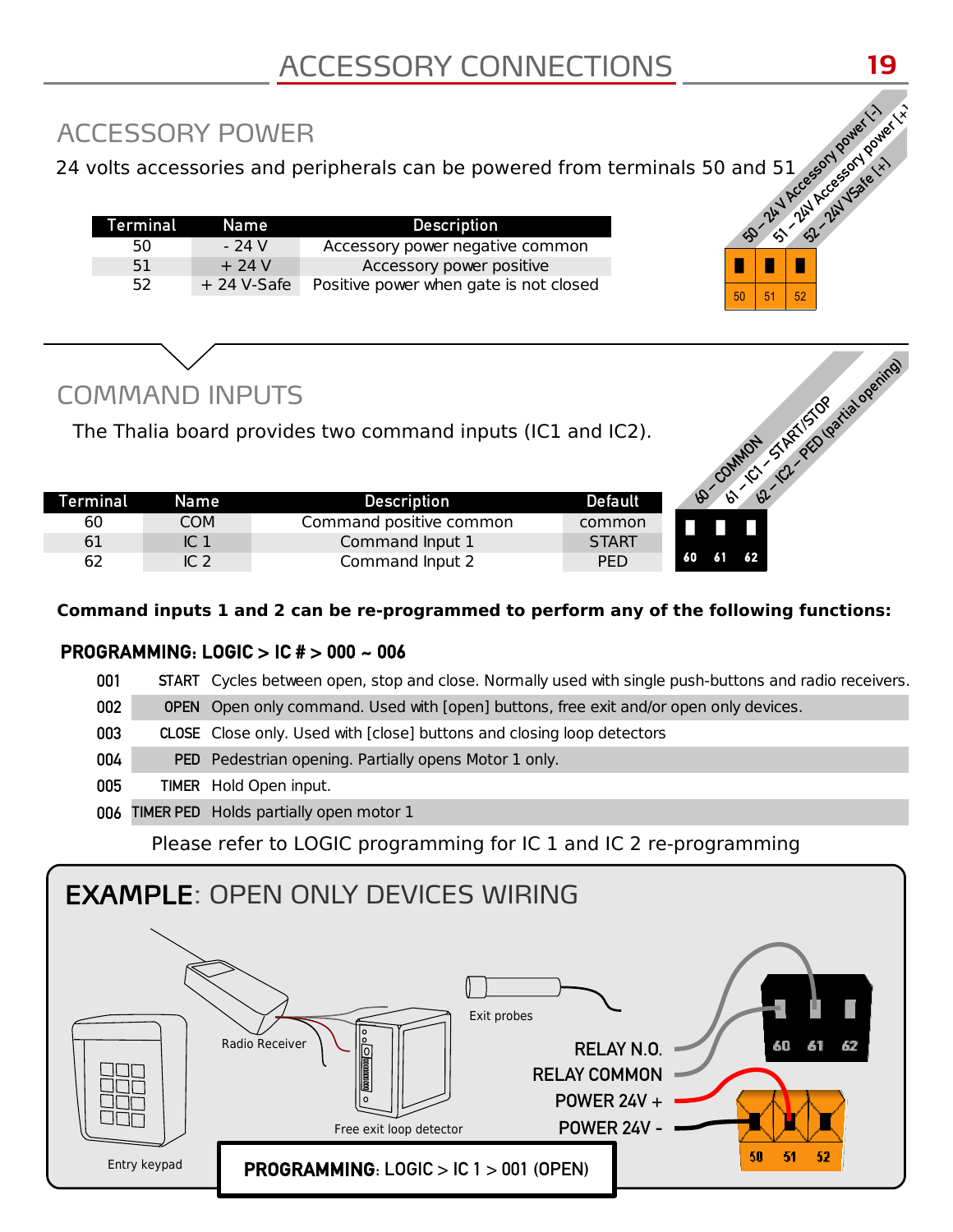<sup>70</sup> – Common The Thalia board provides one **STOP** command input, and two programmable obstruction sensing device inputs, **SAFE1** and **SAFE2**. All 3 safety inputs are **N.C. (normally closed)** contacts. Both SAFE 1 and 2 have a device supervision circuit labeled **FAULT**. Fault inputs, when enabled, are all normally open.

Below is a table with the terminal numbers and its corresponding functions and default values.

| Terminal | Name              | Description                    | Default      | <b>Notes</b>                                        |
|----------|-------------------|--------------------------------|--------------|-----------------------------------------------------|
| 70       | <b>COM</b>        | Safety positive common         | common       |                                                     |
| 71       | <b>STOP</b>       | Stop command.                  | <b>STOP</b>  | Overrides all other commands                        |
| 72       | SAFF <sub>1</sub> | Safety input #1.               | <b>PHOT</b>  | Stops operators during opening, reverses on closing |
| 73       | <b>FAULT 1</b>    | Supervisory circuit for SAFE 1 | <b>FAULT</b> | Requires opposite relay state from SAFE 1           |
| 74       | SAFE <sub>2</sub> | Safety input #2.               | <b>BAR</b>   | Input for safety edges                              |
| 75       | <b>FAULT 2</b>    | Supervisory circuit for SAFE 2 | <b>FAULT</b> | Requires opposite relay state from SAFE 2           |

█ █ █ █ █ █ 70 71 72 73 74 75

72 - July 1 obstruction)<br>70 SMEL - PHOT (obstruction)<br>72 - To - Th - To - KNX 7

**71 - STOP** 

Both **SAFE1** and **SAFE2** can be programmed to perform any of the following functions under the **LOGIC** sub-menu:

| <b>VALUE</b>     | <b>FUNCTION</b>  | <b>DESCRIPTION</b>                                                                      |
|------------------|------------------|-----------------------------------------------------------------------------------------|
| 000 <sub>1</sub> | <b>PHOT</b>      | System reacts to the input in both opening (stops) and closing (reverses) cycles        |
| 001              | <b>PHOT TEST</b> | Same as above. Requires the device to be supervised (FAULT active)                      |
| 002              | PHOT OP          | System reacts to the input only during the opening cycle (stops)                        |
| 003              | PHOT OP TEST     | Same as above. Requires the device to be supervised (FAULT active)                      |
| 004              | PHOT CL          | System reacts to the input only during the closing cycle (reverses)                     |
| 005              | PHOT CL TEST     | Same as above. Requires the device to be supervised (FAULT active)                      |
| 006              | <b>BAR</b>       | Safety edge input. It reacts in both opening and closing. Stops and partially reverses. |
| 007              | <b>BAR TEST</b>  | Same as above. Requires the device to be supervised (FAULT active)                      |
| 008              | <b>BAR 8K2</b>   | Safety edge input with EOL resistor as supervision method.                              |

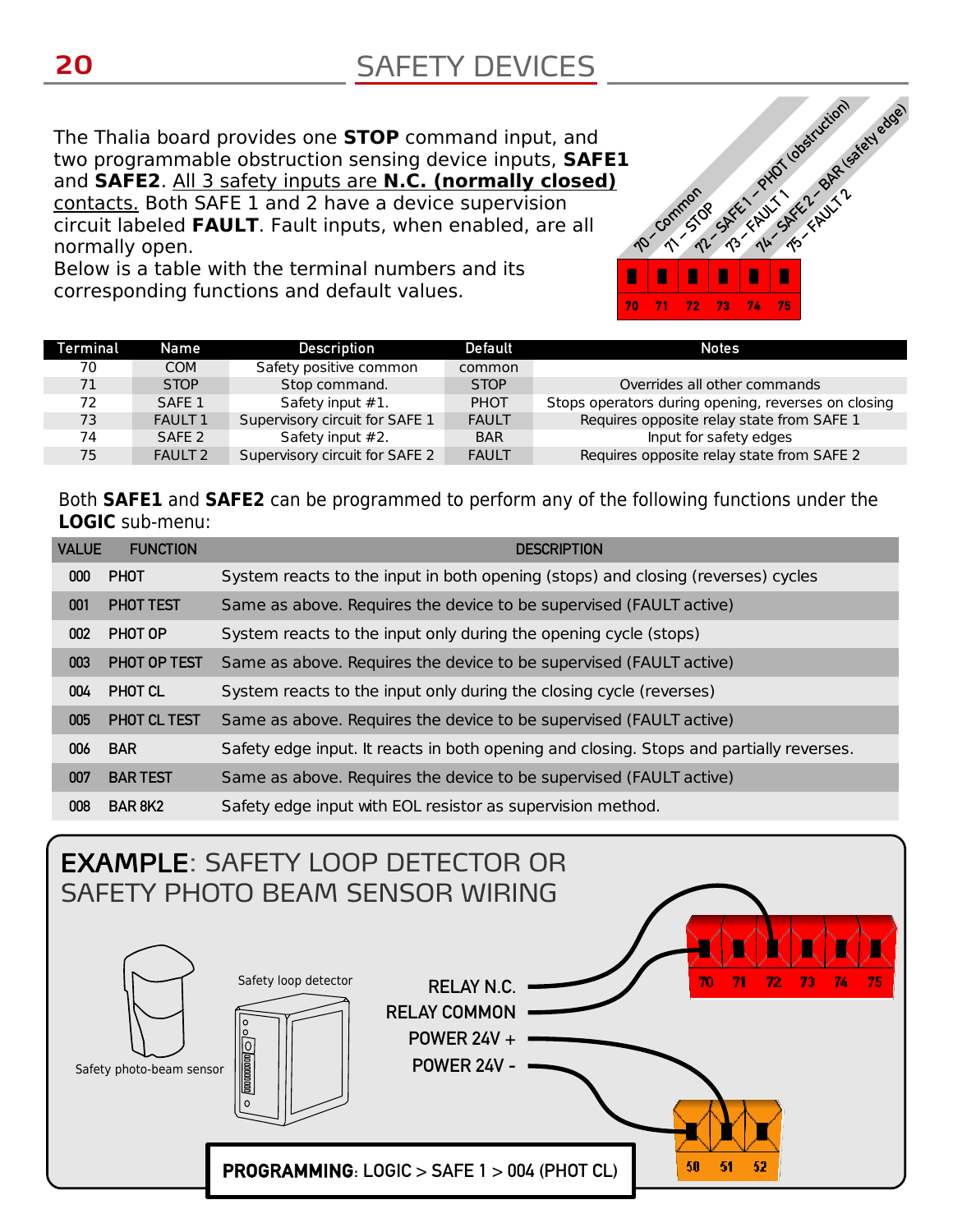# AUXILIARY OUTPUTS

The Thalia board has two auxiliary outputs. The first (20 & 21), is a 24 volt, courtesy light output that will activate upon activation of the gate, and will remain on for 90 seconds after the gate has closed.

The second output labeled **AUX 3** (26 & 27), is defaulted as second channel radio receiver output, but can be reprogrammed to perform any of the following functions under the **LOGIC** sub-menu:





#### VALUE **FUNCTION**

- 0 2ND CHANNEL RECEIVER OUTPUT. Output active when transmitter activates the 2nd channel
- 1 GATE OPEN LIGHT. Output active when gate is not closed. flashes while closing
- 2 COURTESY LIGHT. Output active during and for 90 seconds after operation.
- 3 GATE NOT CLOSED. Output active until close limit is reached
- 4 START OF CYCLE. Output active for 1 second at the beginning of each cycle
- 5 GATE OPEN ALARM. Output active if gate is held open for more than double the timer to close time
- 6 GATE RUNNING. Output active while motors are powered
- 7 SOLENOID LOCK. Output active for 2 second at the beginning of open cycle
- 8 MAGNETIC LOCK. Output active when gate is closed

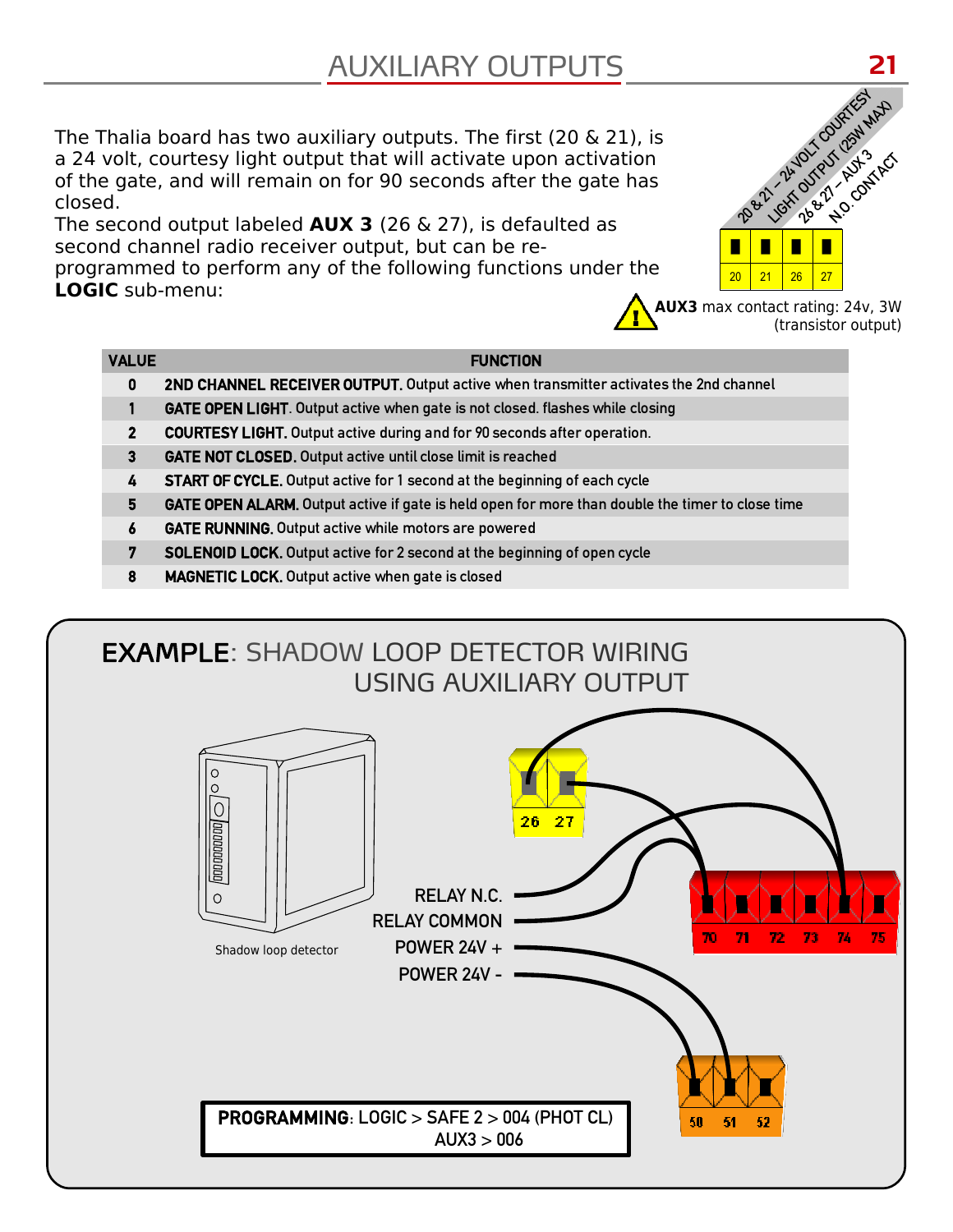### Main Programming Menu navigation



Pressing the **[+]** button scrolls **up** or **increases** value Pressing the **[-]** button scrolls **down** or decreases value Pressing the **[OK]** button serves as **ENTER** Pressing **[+]** and **[-]** at the same time serves as **BACK**

| (Parameters) PARAM Sub-menu. All numerical value are set in this area (times, forces, & speeds). |
|--------------------------------------------------------------------------------------------------|
| LOGIC Sub-menu. All features and functions are selected in this area.                            |
| RADIO Sub-menu. Built-in receiver programming (remote controls and wireless devices).            |
| DEFAULT Restores all factory settings. Has no effect on RADIO programming.                       |
| LANGUAGE Selection of menu language.                                                             |
| <b>AUTOSET</b> Motor learn feature.                                                              |
| STAT Provides firmware and memory information.                                                   |
| PASSWORD Password setting for wireless programmer.                                               |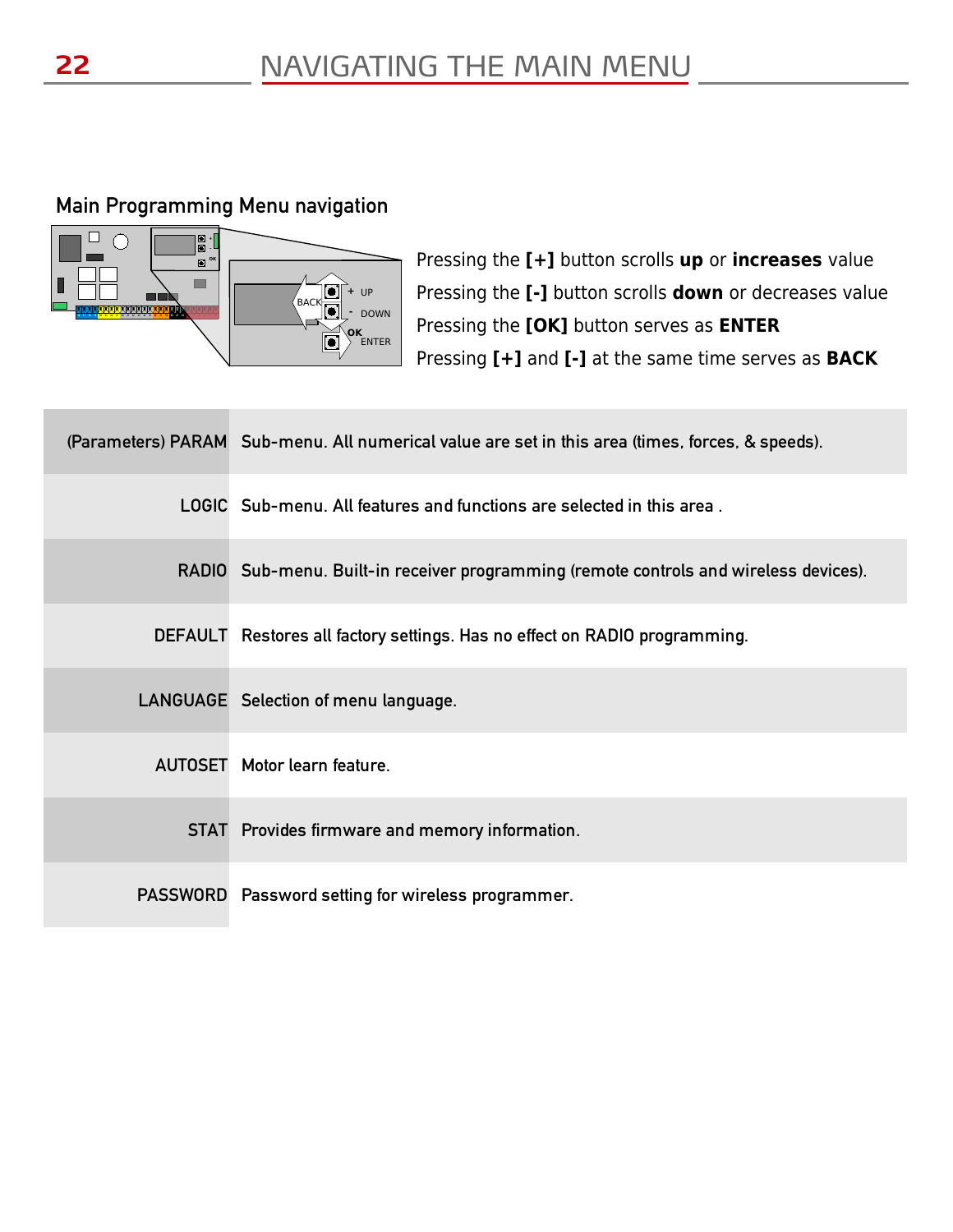# PROGRAMMING MENU

| <b>MAIN</b>    | <b>SELECTION</b>                                       | <b>DESCRIPTION</b>                                                                           | DEFAULT                    | RANGE              |
|----------------|--------------------------------------------------------|----------------------------------------------------------------------------------------------|----------------------------|--------------------|
| PARAM          | OPEN DELAY TIME                                        | Motor 2 opening delay in seconds                                                             | $\mathbf{1}$               | $0 - 10$           |
|                | CLS DELAY TIME                                         | Motor 1 closing delay in seconds                                                             | $\mathbf{1}$               | $0 - 10$           |
|                | <b>TCA</b>                                             | Auto-close time adjustment in seconds                                                        | 10                         | 1-180              |
|                | TRF. LGHT.CLR. T                                       | Traffic zone clear time adjustment in seconds                                                | 40                         | 1-180              |
|                | OP. DIST. SLOWD                                        | Slowdown starting distance from end of open travel expressed in percentage                   | 10 <sup>°</sup>            | $0 - 50$           |
|                | CL. DIST. SLOWD                                        | Slowdown starting distance from end of close travel expressed in percentage                  | 10 <sup>°</sup>            | $0 - 50$           |
|                | DIST. DECEL                                            | Slowdown starting distance from end of open and close travel expressed in percentage         | 15                         | $0 - 50$           |
|                | OP. FORCE                                              | Percentage of opening force exerted over the AUTOSET value before obstruction is sensed      | 50                         | $1-99$             |
|                | CLS. FORCE                                             | Percentage of closing force exerted over the AUTOSET value before obstruction is sensed      | 50                         | 1-99               |
|                | OP SPEED                                               |                                                                                              | 99                         | 15-99              |
|                |                                                        | Motor opening speed expressed in percentage                                                  |                            |                    |
|                | <b>CL SPEED</b><br><b>SLOW SPEED</b>                   | Motor closing speed expressed in percentage                                                  | 99                         | 15-99              |
| LOGIC >        |                                                        | Slowdown speed expressed in percentage from maximum speed.                                   | 25                         | 15-99              |
|                | MOTOR TYPE<br><b>TCA</b>                               | 1=Eli 250; 2=Phobos BT, 3=Igea BT                                                            | $\mathbf 0$<br>$\mathbf 0$ | $0 - 3$<br>$0 - 1$ |
|                |                                                        | Timer to Close Automatically. 0=OFF / 1=ON                                                   |                            |                    |
|                | FAST CLS.                                              | Closes when sensors are cleared. $0=OFF / 1=ON$                                              | $\mathbf 0$                | $0 - 1$            |
|                | STEP-BY-STEP MOVEMENT *                                | Determines how the system reacts when a START command is received during operation           | $\mathbf 0$                | $0 - 2$            |
|                | PRE-ALARM                                              | Gate running output (AUX value=6) closes 3 sec. before gate movement. 0=OFF / 1=ON           | $\mathbf 0$                | $0 - 1$            |
|                | HOLD-TO-RUN                                            | Requires continuous OPEN or CLOSE command input for gate to operate. $0=OFF/1=ON$            | $\mathbf 0$                | $0 - 2$            |
|                | <b>IBL OPEN</b>                                        | Ignores START input during the opening cycle. $0=OFF / 1=ON$                                 | $\mathbf 0$                | $0 - 1$            |
|                | <b>IBL TCA</b>                                         | Ignores the START input while counting down for automatic closing. $0=OFF/1=ON$              | $\mathbf 0$                | $0 - 1$            |
|                | <b>IBL CLOSE</b>                                       | Ignores the START input during the closing cycle. $0=$ OFF / $1=$ ON                         | $\mathbf 0$                | $0 - 1$            |
|                | RAM BLOW C. OP                                         | Pushes gate against physical stop before opening                                             | $\mathbf 0$                | $0 - 1$            |
|                | RAM BLOW C. CL                                         | Pushes gate against physical stop before closing                                             | $\mathbf 0$                | $0 - 1$            |
|                | <b>BLOC PERSIST</b>                                    | Hourly push against physical stop                                                            | $\mathbf 0$                | $0 - 1$            |
|                | PRESS SWC                                              | Pushes gate against physical stop for .5 seconds after close limit has been reached.         | $\mathbf 0$                | $0 - 1$            |
|                | <b>ICE</b>                                             | Continuous force learning on every operation.                                                | $\mathbf 0$                | $0 - 1$            |
|                | 1 MOT. ON                                              | Single Motor operation. $0 = (2)$ motors; $1 = (1)$ motor.                                   | $\mathbf 0$                | $0 - 1$            |
|                | OPEN IN OTHER DIRECT.                                  | $0 =$ Pull to open; $1 =$ Push to open                                                       | $\mathbf 0$                | $0 - 1$            |
|                | SAFE 1 *                                               | Configuration of safety input terminal 72. Defaulted as Phot (Obstruction)                   | $\mathbf 0$                | $0 - 8$            |
| see page 20    | SAFE 2 *                                               | Configuration of safety input terminal 74. Defaulted as Bar (Safety Edge)                    | 6                          | $0 - 8$            |
|                | IC $1*$                                                | Configuration of command input terminal 61. Defaulted as Start E                             | $\mathbf 0$                | $0 - 6$            |
| see page 19    | IC $2 *$                                               | Configuration of command input terminal 62. Defaulted as Ped (Partial open)                  | $\overline{4}$             | $0 - 6$            |
| see page 21    | AUX $3 *$                                              | Configuration of auxiliary output terminals 26 & 27. Defaulted as $2^{nd}$ channel contacts. | $\mathbf 0$                | $0 - 8$            |
|                | <b>FIXED CODE</b>                                      | Rolling code defeat. $0 =$ rolling code; $1 =$ fixed code                                    | $\mathbf 0$                | $0 - 1$            |
|                | <b>RADIO PROG</b>                                      | Quick remote programming. $0 =$ disabled; $1 =$ enabled                                      | $\mathbf{1}$               | $0 - 1$            |
|                | <b>SERIAL MODE</b>                                     | $0 =$ Slave unit; $1 =$ Master unit                                                          | $\mathbf 0$                | $0 - 1$            |
|                | <b>ADDRESS</b>                                         | Unit's network identification number.                                                        | $\mathbf 0$                | $0 - 127$          |
|                | EXPI 1 *                                               | Configuration of Expansion board input 1. Defaulted as Start command.                        | $\mathbf{1}$               | $0 - 14$           |
|                | EXPI 2 $*$                                             | Configuration of Expansion board input 2. Defaulted as Start command.                        | $\mathbf 0$                | $0 - 10$           |
|                | EXPO $1 *$                                             | Configuration of Expansion board output 1. Defaulted as Traffic light control                | 9                          | $0 - 9$            |
|                | EXPO 2 $*$                                             | Configuration of Expansion board output 2. Defaulted as Traffic light control                | 9                          | $0 - 9$            |
|                | TRAFFIC LIGHT PREFLASHING                              | Red light flashes for 3 sec. at every start. $0 = \text{Off}$ ; $1 = \text{On}$              | $\mathbf{0}$               | $0 - 1$            |
|                | TRAFFIC LIGHT RED LAMP ALWAYS ON                       | Red light remains on when gate is closed. $0 = \text{Off}$ ; $1 = \text{On}$                 | $\mathbf 0$                | $0 - 1$            |
| RADIO >        | <b>ADD START</b>                                       | Learns transmitter button as START command                                                   |                            |                    |
|                | ADD 2CH                                                | Learns transmitter button as 2 <sup>nd</sup> channel                                         |                            |                    |
|                | ERASE 64                                               |                                                                                              |                            |                    |
|                | <b>COD RX</b>                                          | Erase complete memory                                                                        |                            |                    |
|                |                                                        | Show receiver ID Code                                                                        |                            |                    |
| <b>DEFAULT</b> | <b>WK</b>                                              | W LINK.                                                                                      |                            |                    |
| $LANGUAGE$ >   | Restores board to factory settings. No effect on RADIO |                                                                                              |                            |                    |
|                | <b>ITA</b>                                             | Italian                                                                                      |                            |                    |
|                | <b>FRA</b>                                             | French                                                                                       |                            |                    |
|                | <b>DEU</b>                                             | German                                                                                       |                            |                    |
|                | <b>ENG</b>                                             | English                                                                                      |                            |                    |
|                | <b>ESP</b>                                             | <b>Spanish</b>                                                                               |                            |                    |
| <b>AUTOSET</b> |                                                        | Operates motor(s) several times and automatically adjust its FORCE settings                  |                            |                    |
| L. SWADJ       |                                                        | Limit of travel adjustment. Only available with type 4 and 5 motors                          |                            |                    |
| $STAT$ >       | <b>VERS</b>                                            | Displays board firmware version.                                                             |                            |                    |
|                | N. CYCLES                                              | Displays number of hundreds of cycles (001=100; 010=1000; 100=10,000)                        |                            |                    |
|                | N. REMOTES                                             | Displays the number of remotes in memory.                                                    |                            |                    |
|                | <b>ERR</b>                                             | Displays the last 30 board errors in descending order.                                       |                            |                    |
| PASSWORD       | Password setting for wireless programmer               |                                                                                              |                            |                    |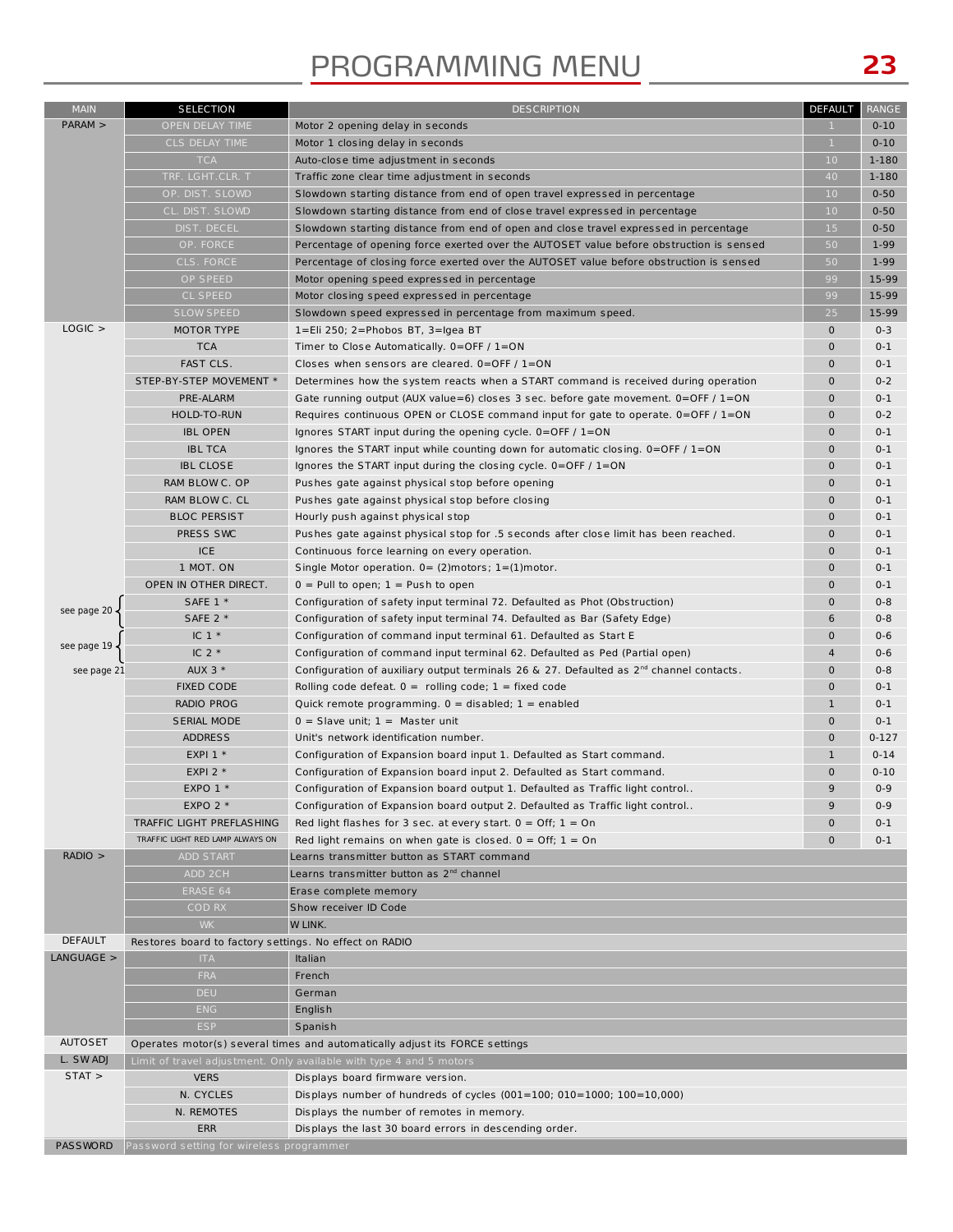# OTHER ACCESSORIES CONNECTIONS



# BATTERY BACKUP WIRING DIAGRAM

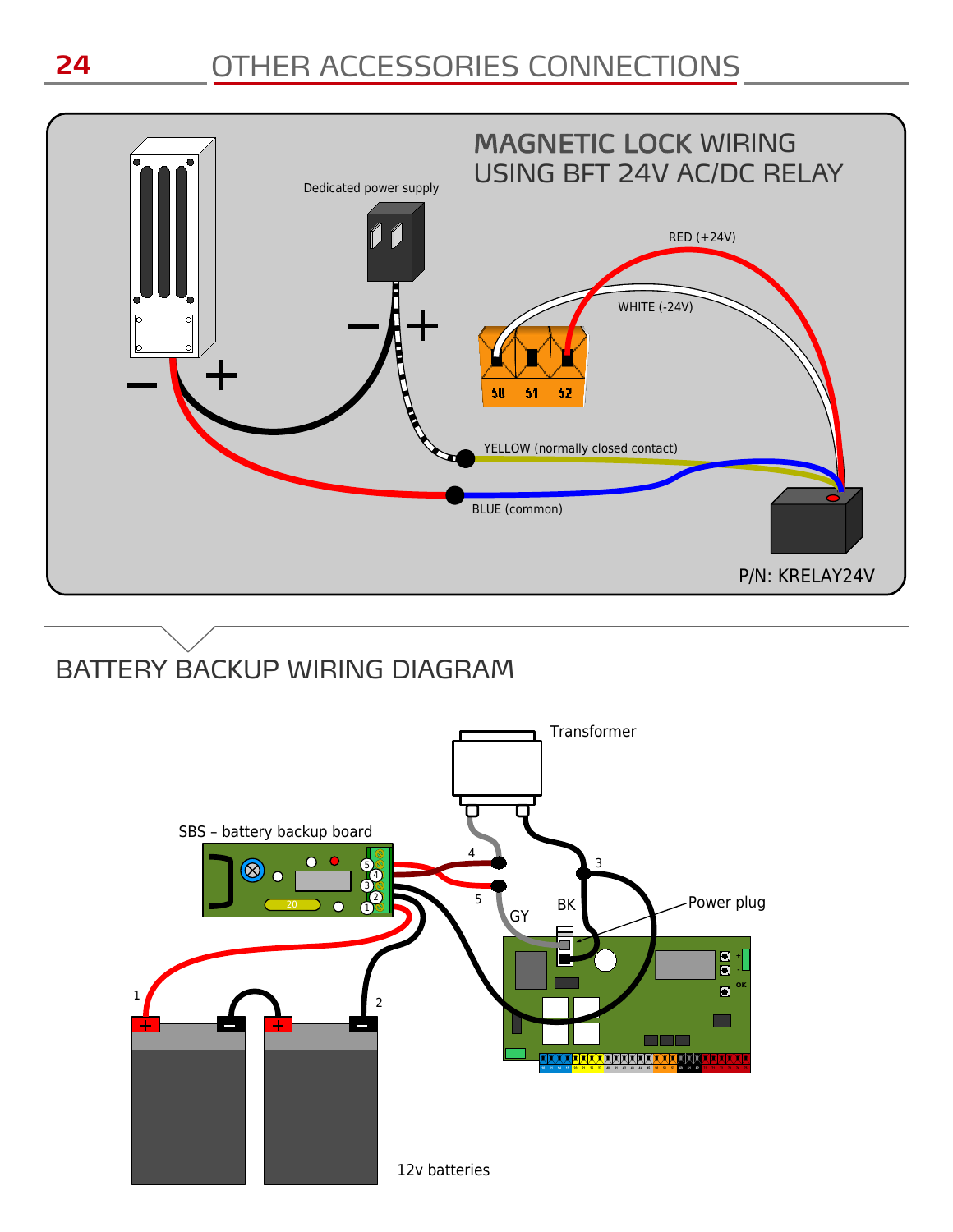### **DISCONNECT ALL POWER INCLUDING BATTERIES IF APPLICABLE BEFORE PERFORMING ANY MAINTENANCE OR REPAIR TO THE ACTUATORS**

**MAINTENANCE -** Inspect the screw-drive gears for lubrication, debris and cleanness at least once a year. For actuators installed in areas where dirt and dust are a concern, maintenance should be done at shorter intervals. Keep the screw-drive lubricated using **BFT** grease part number: **I101115**. Do not apply grease if gears are dirty. If necessary, clean with degreaser before applying new grease.



REFER TO THE CONTROLLER INSTALLATION MANUAL FOR TROUBLESHOOTING

**MANUAL OPERATION** - Disengage the drive gear by using the triangular key and turning clockwise. Re-engage the gears by turning the key counterclockwise.



#### **COMMON ERROR CODES**

| <b>ERROR</b>     | <b>DESCRIPTION</b>                                 | <b>ERROR</b> | <b>DESCRIPTION</b>                                 |
|------------------|----------------------------------------------------|--------------|----------------------------------------------------|
| ER <sub>20</sub> | MOTOR 2 IMPROPER ENCODER MOVEMENT DETECTED         | FR35         | MOTOR 1 OBSTACLE DETECTION DURING OPENING          |
| <b>ER22</b>      | <b>MOTOR 2 OPPOSITE MOVEMENT</b>                   | FR36         | MOTOR 1 OBSTACLE DETECTION DURING CLOSING          |
| <b>ER25</b>      | MOTOR 1 IMPROPER ENCODER MOVEMENT DETECTED         | ER37         | MOTOR 1 OBSTACLE DETECTION DURING OPENING SLOWDOWN |
| <b>ER27</b>      | MOTOR 1 OPPOSITE MOVEMENT                          | ER38         | MOTOR 1 OBSTACLE DETECTION DURING CLOSING SLOWDOWN |
| ER30             | MOTOR 2 OBSTACLE DETECTION DURING OPENING          | <b>FR40</b>  | THERMAL OVERLOAD                                   |
| ER31             | MOTOR 2 OBSTACLE DETECTION DURING CLOSING          | <b>ER61</b>  | OPERATING ON BATTERY POWER                         |
| ER32             | MOTOR 2 OBSTACLE DETECTION DURING OPENING SLOWDOWN | <b>ERSW</b>  | <b>ERROR SETTING LIMITS</b>                        |
| ER33             | MOTOR 2 OBSTACLE DETECTION DURING CLOSING SLOWDOWN | ERF9         | LOCK OUTPUT OVERLOAD                               |
|                  |                                                    |              |                                                    |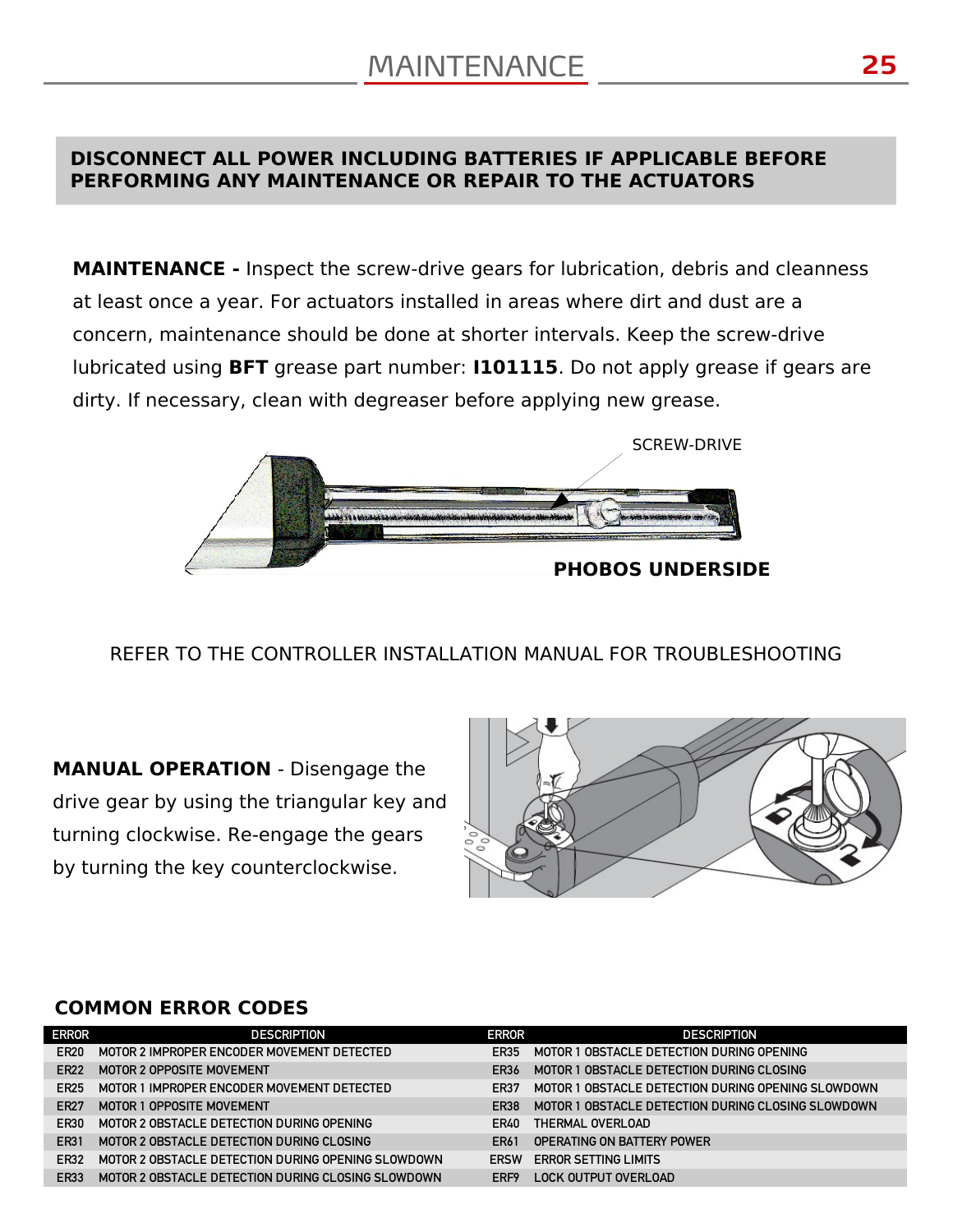

It is highly recommended to, when necessary, replace both the limit sensors and motor board together.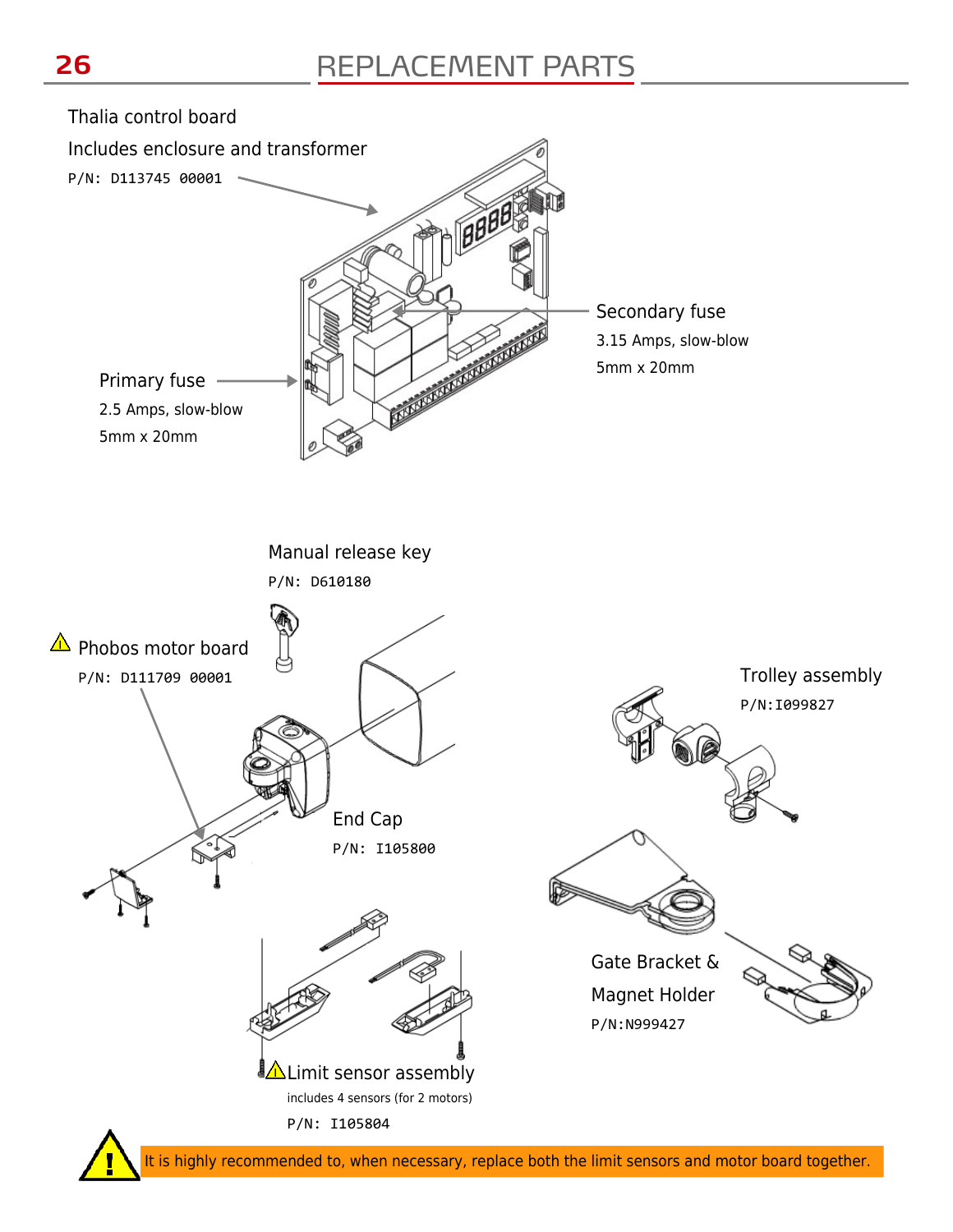# OPTIONS & ACCESSORIES **27**



#### **THALIA P LE-B**  P/N: KTHALIA12U

Large 12" x 14" control board enclosure. Includes battery backup with (2) 12V, 9 Ah batteries. The Thalia "P" version features additional programmable inputs and outputs for greater integration capabilities. Dedicated external lock output eliminates the need for additional power supplies or relays to drive your magnetic or solenoid lock.



#### **ECOSOL THALIA**

Solar powered system. Includes 10W 24V solar panel (30W panel optional), (2) 9Ah batteries, Ecosol solar interface board, (2) remotes. 100 cycles per day. Residential use only.



**T-BOX** P/N: P121019 10 channel wireless keypad. With memory for up to 99 codes, a single keypad can control up to 10 devices in a single location.



#### **CLONIX 2E**

P/N: D113674 00001 Two channel external, weatherproof receiver. With memory for 128 or 2048 transmitters (optional), it is capable of controlling two independent gates or doors. Programmable relays can also be used as "hold open" feature"



**AEL 433** P/N: D113632 External antenna tuned for 433Mhz, doubles the standard range of the remote controls.



#### **MITTO**

P/N: D111904 (2 buttons) P/N: D111906 (4 buttons) Extended range (200 ft. under optimal conditions) two button remote control. Can be used to operate two separate gates or, combined with the Clonix 2E, as open and hold open control. Also available with four buttons.



#### **POLARIZED IR SENSOR**

P/N: KIRPOLAPHOT001 30 ft. range. The polarized lens improves performance of the sensor under rainy, foggy or damp conditions. 2 axis adjustment for ease of installation. Includes reflector hood.  $12 \sim 250$  v ac/dc



**SEK** P/N: P121017 Vandal resistant key switch. Can send two individual commands (contact closures) or operate two separate gates or doors.